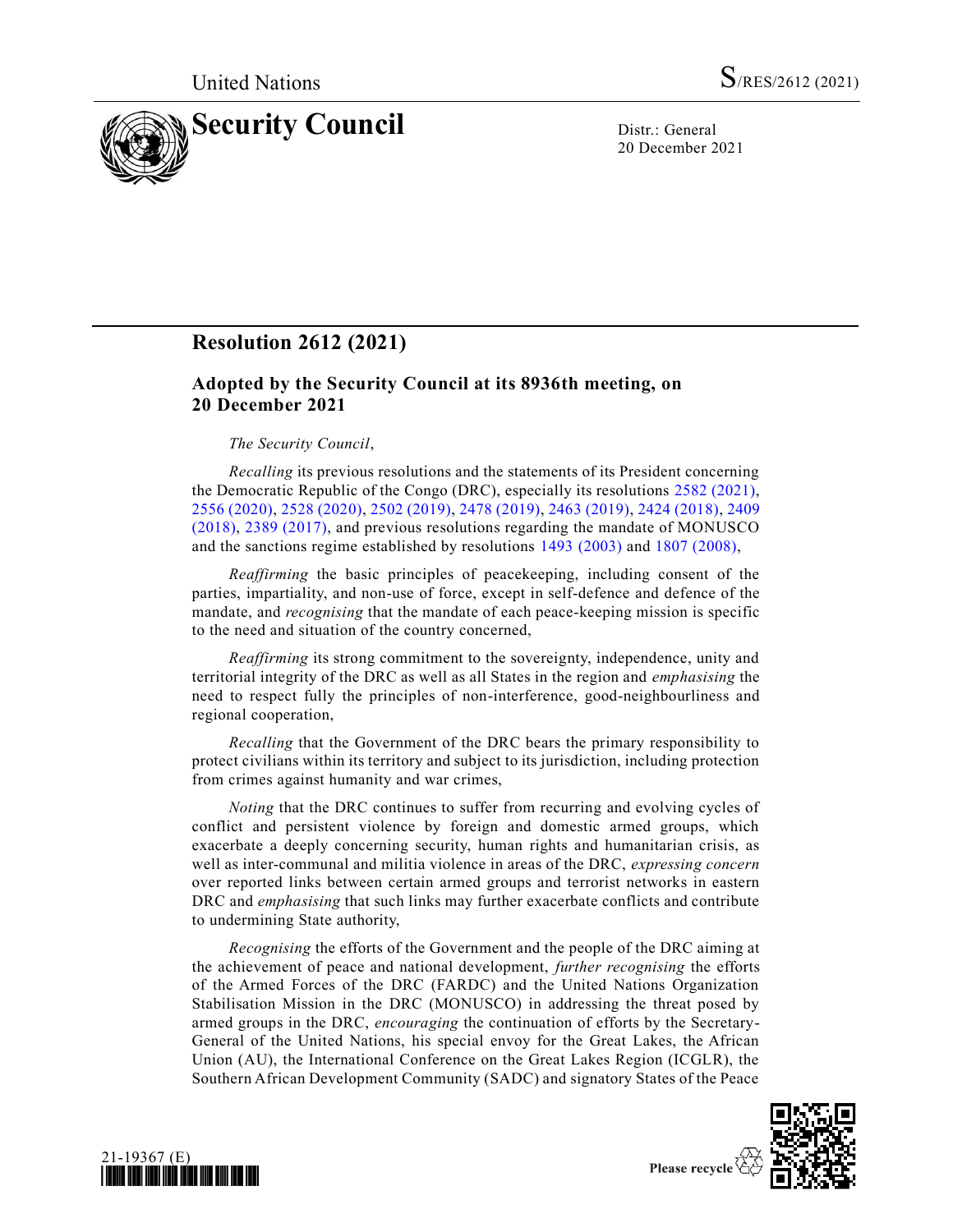and Security (PSC) Framework for the DRC and the region to restore peace and security in the DRC, and *encouraging* the Government of the DRC to ensure continuous close cooperation with these and other international parties,

*Recognising* the importance of confidence-building, facilitation, mediation, good offices, and community engagement to achieve peace and security in the DRC, and the need for MONUSCO, as appropriate and when possible, to use these techniques to enhance its ability to support the Mission's protection, its information gathering and situational awareness, and to implement its mandated tasks, including to protect civilians,

*Reaffirming* the important role of women and youth in the prevention, management and resolution of conflicts, as well as in peacebuilding and electoral processes, *stressing* the importance of their full, equal, effective and meaningful participation in all efforts for the maintenance of and promotion of peace and security in the DRC,

*Expressing great concern over* the humanitarian situation that has left an estimated 27 million Congolese in need of humanitarian assistance, further *expressing deep concern* regarding the growing number of internally displaced persons in the DRC with more than 5 million estimated to have been displaced to date, and the 515,000 refugees in the DRC, as well as the more than 998,000 refugees from the DRC in Africa as a result of ongoing hostilities, *encouraging* member States to commit to a more equitable sharing of the burden and responsibility for hosting and supporting refugees in the DRC in line with the Comprehensive Refugee Response Framework, *further calling upon* the DRC and all States in the region to work towards a peaceful environment conducive to the realization of durable solutions for refugees and internally displaced persons, including their voluntary, safe and dignified return and reintegration in the DRC, with the support of the United Nations Country Team (UNCT), *stressing* that any such solution should be in line with relevant obligations under international refugee law, international humanitarian law and international human rights law, and *commending* United Nations humanitarian agencies, partners, and donors for their efforts to provide urgent and coordinated support to the population, *calling* on member States and other international partners to scale up funding and contribute to the United Nations humanitarian appeals for the DRC and the region to help ensure that United Nations humanitarian agencies and other international organizations are fully funded and able to urgently respond to the humanitarian needs in the country, including by addressing the protection and assistance needs of refugees, internally displaced persons, all survivors of sexual and gender-based violence, and other vulnerable communities,

*Recalling* the UN guiding principles of humanitarian emergency assistance,

*Recalling* resolution [2532 \(2020\)](https://undocs.org/en/S/RES/2532(2020)) and resolution [2565 \(2021\)](https://undocs.org/en/S/RES/2565(2021)) demanding a general and immediate cessation of hostilities in all situations on the Council's agenda, as well as calling upon all parties to armed conflicts to engage immediately in a durable humanitarian pause for at least 90 consecutive days, in order to enable the safe, timely, unhindered and sustained delivery of humanitarian assistance consistent with the humanitarian principles of humanity, neutrality, impartiality and independence,

*Commending* MONUSCO for the preventive measures taken to fight the COVID-19 pandemic and *recalling* its request to the Secretary-General to instruct peace-keeping operations to provide support, within their mandates and capacities, to host country authorities in their efforts to contain the pandemic, in particular to facilitate humanitarian access, including to internally displaced persons and refugees camps and allow for medical evacuations, as well as its request to the Secretary-General and Member States to take all appropriate steps to protect the safety, security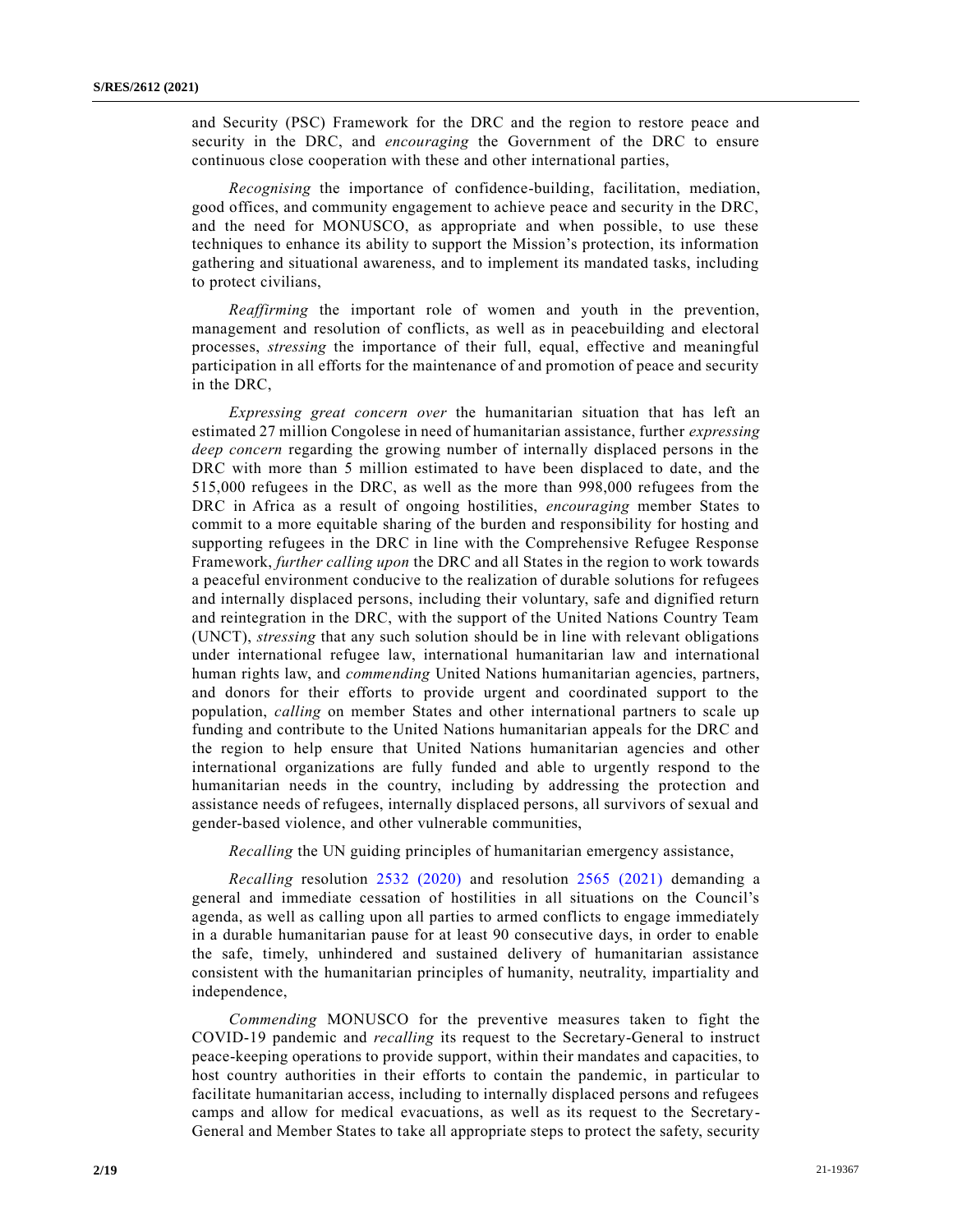and health of all UN personnel in UN peace operations, while maintaining the continuity of operations, and to take further steps towards the provision of training for peacekeeping personnel on issues related to preventing the spread of COVID-19,

*Recalling* all its relevant resolutions on women, peace and security, on youth, peace and security, on children and armed conflict, and on the protection of civilians in armed conflict, *welcoming* efforts of the Government of the DRC in this regard, further *welcoming* efforts by the Government of the DRC to implement resolution [1325 \(2000\),](https://undocs.org/en/S/RES/1325(2000)) also *recalling* the conclusions on children and armed conflict in the DRC adopted on 10 December 2020 by the Security Council Working Group on Children and Armed Conflict pertaining to the parties in armed conflicts of the DRC, *expressing* grave concern over the high number of violations against children, in particular sexual and gender-based violence being committed by security forces, *further calling on* all actors to contribute to the rehabilitation and reintegration of children formerly associated with armed groups and forces,

*Welcoming* the efforts of MONUSCO and international partners in delivering training in human rights, international humanitarian law, gender mainstreaming, child protection and protection from sexual and gender-based violence to Congolese security institutions and *underlining* their importance,

*Recognising* the adverse effects of climate change, ecological changes, natural disasters, and lack of energy access, among other factors, on the stability of the DRC, including through increasingly frequent and extreme weather phenomena, flooding, forest fires, erratic precipitation, volcanic eruptions and food insecurity, *welcoming* the leadership of the DRC in the development of national strategies to address these issues and in the preservation of the Congo basin forest,

*Commending* the commitment of the Troops and Police Contributing Countries (T/PCCs) in implementing the Mission's mandate in a challenging environment, recalling its expectations on delivering on mandated reforms and enhancements to MONUSCO, *highlighting* the importance of effective command and control, respect for the chain of *command*, adequate equipment and information in order for timely and effective responses to attacks on civilians,

*Reiterating* its call on all parties to cooperate fully with MONUSCO and to remain committed to the full and objective implementation of the Mission's mandate, *reiterating* its condemnation of any and all attacks against peacekeepers, and *emphasising* that those responsible for such attacks must be held accountable, and *encouraging* all parties to work together to enhance the safety and security of MONUSCO's personnel, including in line with resolution [2518 \(2020\)](https://undocs.org/en/S/RES/2518(2020)) and to ensure that all peacekeepers in the field are willing, capable and equipped to effectively and safely implement their mandate,

*Welcoming* the increased collaboration of the Congolese authorities with MONUSCO and with States in the region and *stressing* the importance of coordination and information sharing, including with MONUSCO, in the context of ongoing military operations in eastern DRC,

*Reiterating* the importance of adequately resourcing United Nations peace operations during mission transitions to support the long-term stability and continuity of peacebuilding activities, and *recalling* resolution [2594 \(2021\)](https://undocs.org/en/S/RES/2594(2021)) on United Nations peace operations transitions in this regard,

*Determining* that the situation in the DRC continues to constitute a threat to international peace and security in the region,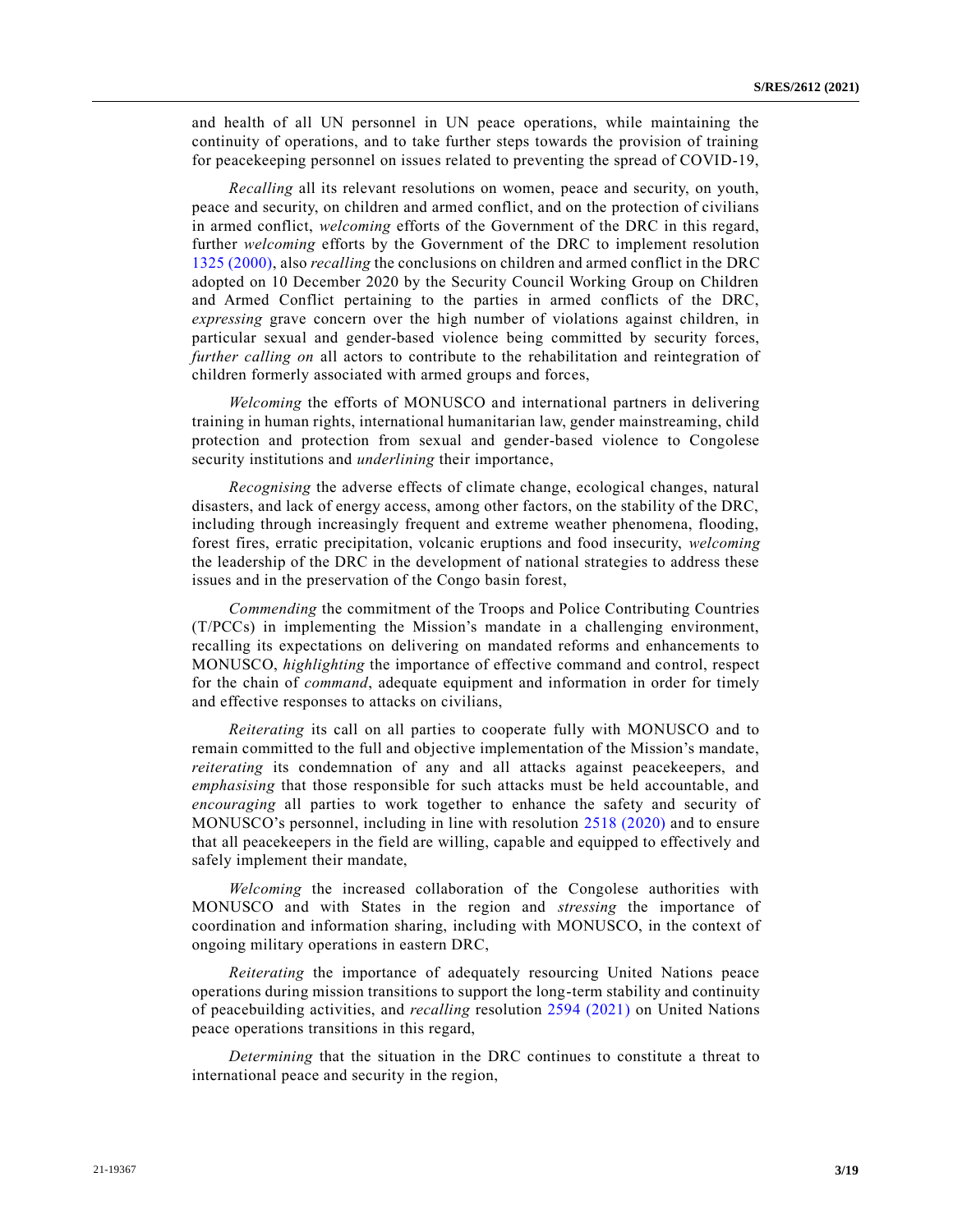*Acting* under Chapter VII of the Charter of the United Nations,

#### **Political situation**

1. *Welcomes* the efforts of Government of the DRC to respond to the needs of the Congolese people above the pursuit of partisan interests and *strongly urges* all Congolese political stakeholders to spare no efforts in implementing the critical governance, security and economic reforms contained in the Government's programme of action 2021–2023, *reiterates* the importance of delivering on President Tshisekedi and his government's commitments to pursue national unity, strengthen the rule of law and respect for human rights, including the respect of freedom of opinion and expression, freedom of the press and the right of peaceful assembl y, fight against corruption, launch domestic development programmes to significantly reduce poverty, and further political inclusiveness and peacebuilding and *encourages* MONUSCO to continue to support, through its good offices, peaceful, transparent, inclusive and credible political processes;

2. *Welcomes* the efforts of President Tshisekedi and his government towards reconciliation and peace and stability in the DRC and to promote regional cooperation and integration, *notes* that political stability and security as well as increased State presence in areas of conflict are critical for sustainable peace in the DRC, *calls upon* the DRC authorities to work towards the stabilisation and strengthening of the capacity of State institutions particularly in areas of conflict, with the support of MONUSCO and the UNCT, in order to fulfil the rights and needs of all Congolese people, *further calls upon* all political stakeholders to work, with the support of MONUSCO's good offices, toward peaceful, transparent, inclusive and credible processes for the presidential and legislative elections scheduled in 2023 as well as for future elections, in accordance with the Constitution and the Electoral law, and to ensure the full, equal, effective and meaningful participation of women at all stages;

3. *Requests* the Secretary-General and *calls upon* regional organisations to provide political support to the strengthening of State institutions in the DRC and the restoration of trust among the different parties, including through their good offices, in order to consolidate peace and security, tackle the root causes of conflict in priority areas, as well as foster a broad national consensus around key governance and security reforms, the fight against illegal exploitations of natural resources, and support to current reform and other electoral processes, in line with the government of DRC's national priorities, and *welcomes* the active diplomacy of President Tshisekedi as Chairperson of the African Union and his continued efforts with States in the region to build good relations with neighbouring countries and advance peace, security and regional integration;

#### **Human Rights**

4. *Welcomes* the commitments and actions of President Tshisekedi towards ensuring that the Government of the DRC protects and respects human rights and fundamental freedoms, as well as to combat impunity in all areas, *further welcomes* the steps initiated by the Government of the DRC towards the establishment of a national transitional justice strategy to promote truth and reconciliation while ensuring accountability for past crimes, reparation for victims and safeguards against the reoccurrence of past human rights violations, *calls upon* the Government of the DRC to uphold these commitments, and *further calls* on the Government of the DRC to ensure that the state of siege in Ituri and North Kivu, as part of its further efforts to eliminate the threat of armed groups and to restore State authority, is assessed on a regular basis, responsive to progress in achieving its clearly defined objectives and implemented with full respect for international human rights law and international humanitarian law;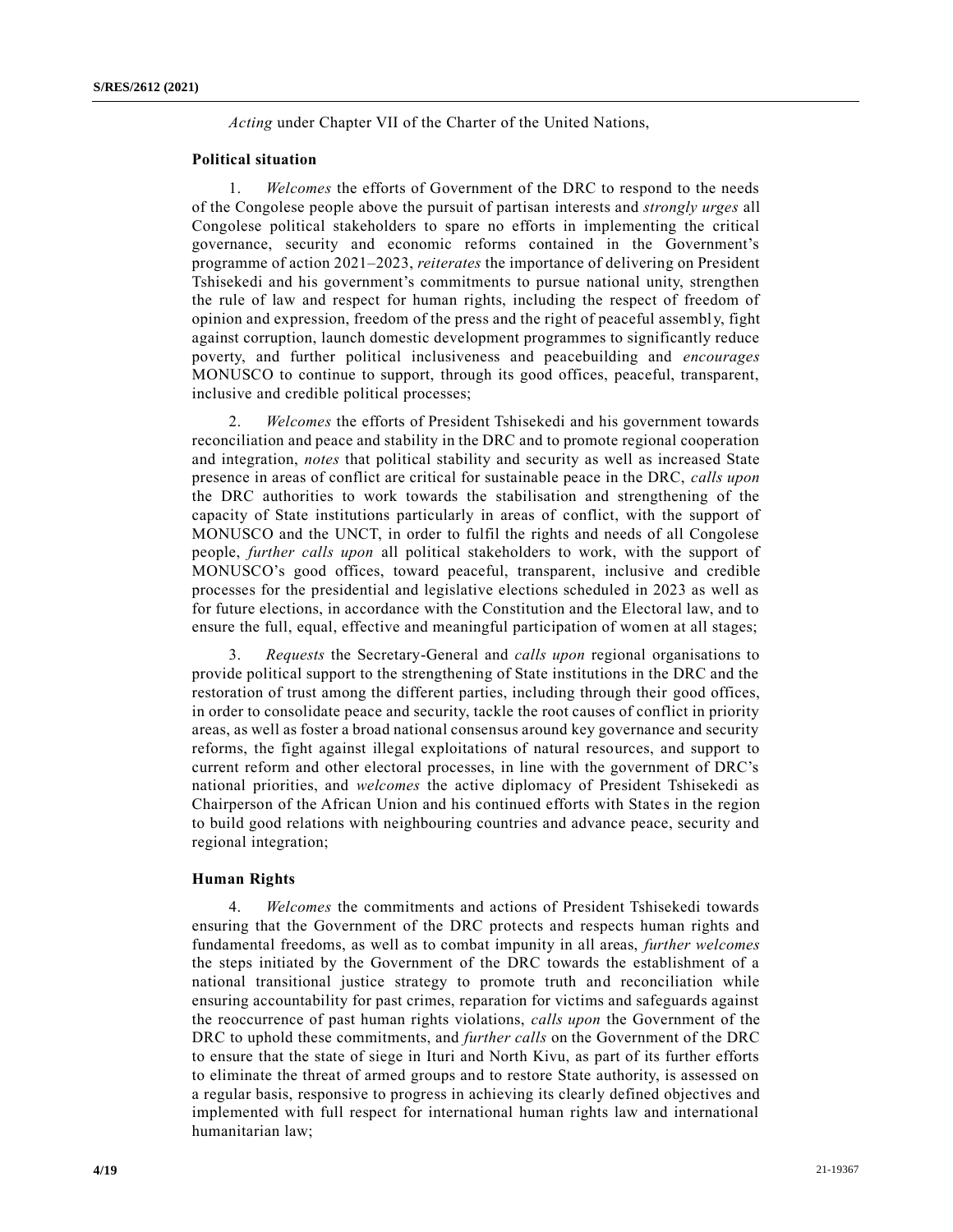5. *Remains however deeply concerned* by high levels of violations and abuses of human rights and violations of international humanitarian law in parts of the country, committed by all parties, as well as the persistently high level of violence and the intensification of intercommunal violence fuelled by hate speech, including through social media platforms, and *recognises* their deleterious effect on the stabilisation, community reconciliation, reconstruction and development efforts in the DRC, *recalls* in that regard that it is prepared to impose targeted sanctions under paragraph 7 (d) and (e) of its resolution [2293 \(2016\),](https://undocs.org/en/S/RES/2293(2016)) regarding *inter alia* human rights violations or abuses or violations of international humanitarian law;

6. *Urges* the Government of the DRC to hold accountable those responsible for violations of international humanitarian law or violations and abuses of human rights, as applicable, including those involving targeted attacks against civilians, widespread sexual and gender-based violence, recruitment and use of children, the forced displacement of significant numbers of civilians, extrajudicial executions and arbitrary arrests, and in particular those that may amount to genocide, war crimes and crimes against humanity, and *stresses* both regional cooperation and the DRC's cooperation with the International Criminal Court following the DRC's referral of the situation in the DRC in 2004, as well as cooperation with the African Court of Human and People's Rights;

7. *Welcomes* the cooperation of the Government of the DRC with the team of international experts on the situation in the Kasai regions mandated by the Human Rights Council in its resolution [45/34,](https://undocs.org/en/A/HRC/RES/45/34) *recognises* the improvements in the cooperation since President Tshisekedi's election, *requests* the Government of the DRC to implement all the recommendations made by the team of international experts in its report, and to cooperate with the team of two international human rights experts, charged with monitoring, evaluating, providing support and reporting on the implementation by the DRC of those recommendations, further *welcomes* the Government of the DRC's continued cooperation with the United Nations team deployed, as agreed, to assist the Congolese authorities investigations into the deaths of the two UN experts in March 2017, and *calls on* them to ensure all perpetrators are brought to justice and held accountable;

8. *Welcomes* the steps taken by President Tshisekedi and his government to hold security forces accountable for violations of human rights and fight impunity within their ranks, release political prisoners, and close irregular detention centres, as well as to investigate and prosecute violations of human rights by State agents, *further welcomes* investigations by the Congolese authorities on any disproportionate use of force by security forces on peaceful protesters and *calls on* the Congolese authorities to ensure that those responsible for these acts are brought to justice, *calls upon* the Government of the DRC to facilitate, in line with previous agreements, full and unhindered access for the Joint Human Rights Office in the DRC (UNJHRO) to all detention centres, hospitals and morgues and all other premises required for documenting human rights violations, as applicable, *stresses the need* for the Government of the DRC to continue to ensure the increased professionalism of its security forces, including vetting, training and capacity building of security personnel to fully respect domestic and international human rights law, as well as international humanitarian law, and *underlines* the importance of observing the rule of law;

9. *Strongly condemns* sexual violence in conflict and post-conflict situations perpetrated by all parties in the DRC, *welcomes* efforts made by the Government of the DRC to combat and prevent sexual violence in conflict and post-conflict situations, including progress made in the fight against impunity through the arrest, prosecution and conviction of perpetrators from the FARDC and the PNC and towards the establishment of a national reparation fund for victims and survivors, and *urges* the Government of the DRC to continue to strengthen its efforts to combat impunity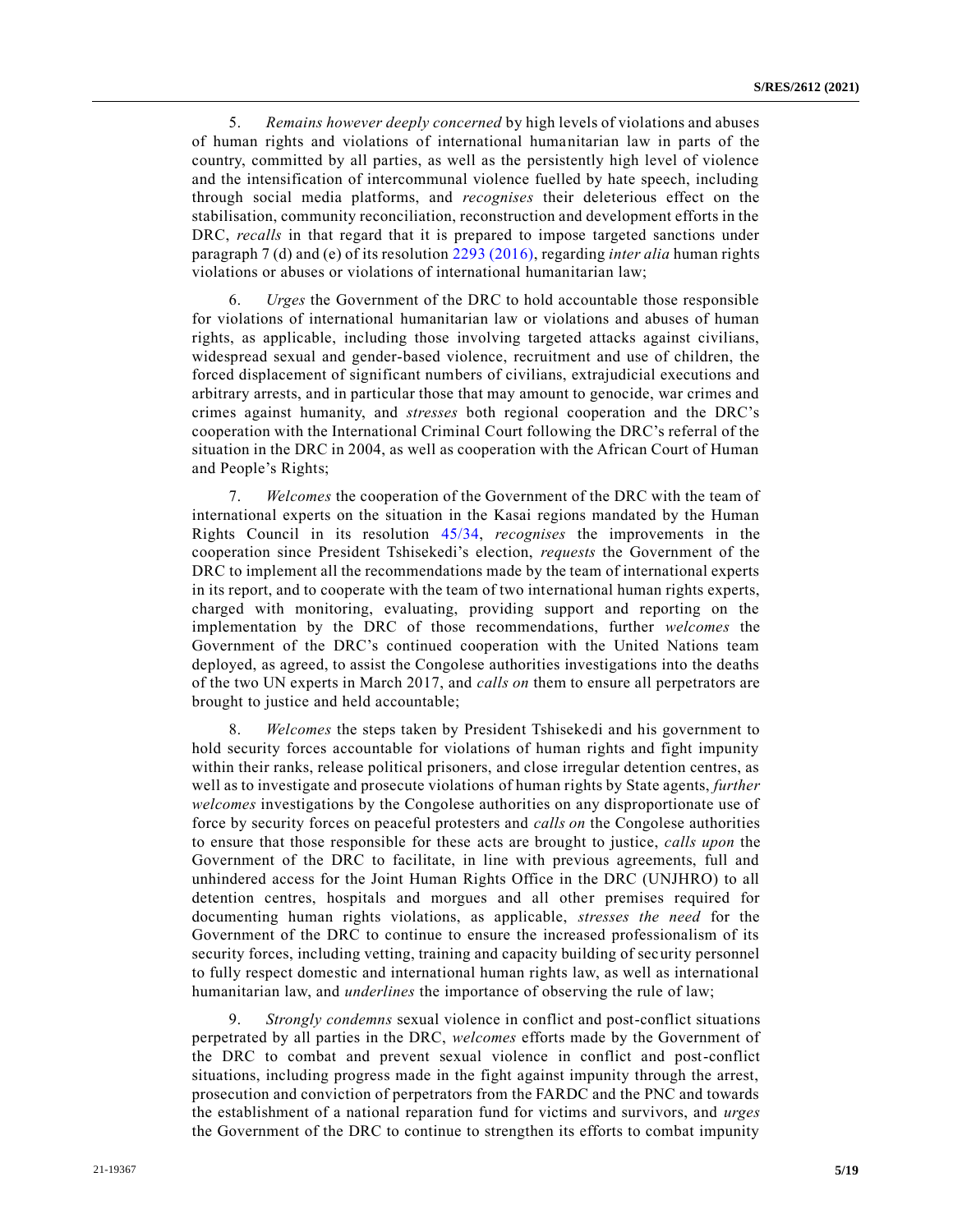for sexual violence in conflict and post-conflict situations, including sexual violence committed by the FARDC and PNC at all levels, and to provide all necessary services and protection to survivors, victims and witnesses, *and further calls upon* the Government of the DRC to complete investigations into allegations of sexual exploitation and abuse by members of the FARDC in line with the its zero-tolerance policy and, as appropriate, to prosecute those responsible, *further encourages* the government to take all measures to continue to support the provision of medical, sexual and reproductive health, psychosocial, mental health, legal and socioeconomic services to survivors of sexual violence in conflict and post-conflict situations to facilitate their reintegration into their communities and to provide all necessary services, including legal, and protection to survivors;

10. *Encourages* the Government of the DRC to implement in full its National Strategy and the Roadmap agreed during the national conference in Kinshasa from 11–13 October 2016 to evaluate the implementation of the Joint Communiqué between the Government of the DRC and the United Nations on the Fight Against Sexual Violence in Conflict adopted in Kinshasa on 30 March 2013 and its addendum signed in 2019, and to ensure adequate funding is allocated to the implementation of these commitments, *encourages* further progress by the FARDC in implementing the action plan against sexual violence and in implementing the recently signed plan of the PNC, and *recalls* the importance of cooperation with the SRSG for Sexual Violence in Conflict;

11. *Welcomes* the progress made by the Government of the DRC to consolidate the gains of the Action Plan to End and Prevent the Recruitment and Use of Children and expedite its implementation, including aspects of the plan related to sexual violence against children, and to take all necessary steps to end and prevent all violations and abuses against children, and to ensure that children are not detained for their alleged association with armed groups and are handed over to child protection actors, in line with the Ministry of Defence and the National Intelligence Agency Directives issued in 2013, and *calls upon* the Government of the DRC to continue its efforts, in particular by prosecuting perpetrators within security forces for child recruitment and use and by ensuring that perpetrators of all violations and abuses are held accountable, and *recalls* the importance of cooperating with the SRSG for Children and Armed Conflict;

#### **Armed Groups**

12. *Strongly condemns* all armed groups operating in the DRC and their violations of international humanitarian law as well as other applicable international law, and abuses of human rights, *reiterates its condemnation* of the violence witnessed in the DRC including a renewed surge in attacks by the Allied Democratic Forces (ADF), especially those involving attacks on the civilian population, United Nations and associated personnel and humanitarian actors, as well as medical personnel and facilities, summary executions and maiming, sexual and gender-based violence and recruitment and use of children, abductions of children and humanitarian personnel, attacks on schools and civilians connected with schools, including children and teachers, and hospitals in violation of applicable international law by armed groups and militias, the use of civilians as human shields, the forced displacement of significant numbers of civilians, extrajudicial executions and arbitrary arrests, the indiscriminate use of improvised explosive devices (IEDs) which represents an increasing threat to civilians and civilian objects and *further reiterates* that those responsible must be held accountable;

13. *Demands* that all armed groups cease immediately all forms of violence and other destabilising activities, the illegal exploitation and trafficking of natural resources, and *further demands* that their members immediately and permanently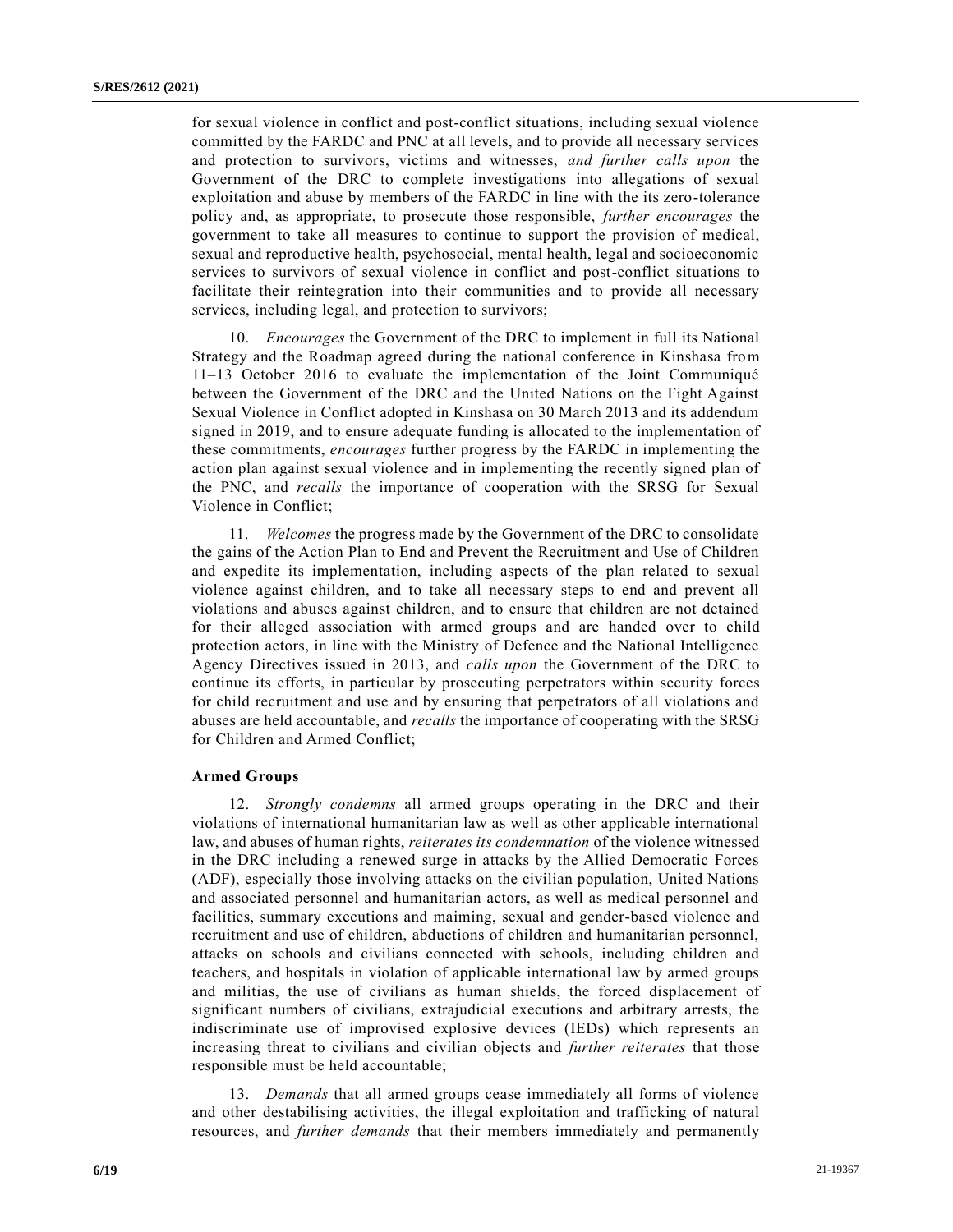disband, lay down their arms, reject violence, end and prevent violations perpetrated against children and release children from their ranks, *recalls* in this regard that recruitment and use of children in armed conflict in the DRC may lead to sanctions under paragraph 7 (d) of resolution [2293 \(2016\);](https://undocs.org/en/S/RES/2293(2016))

14. *Notes* that the elimination of the threat posed by armed groups requires an integrated regional approach and strong political engagement by the governments of DRC, SADC and the ICGLR to further seize on the positive regional momentum, in close coordination with MONUSCO and the Special Envoy for the Great Lakes, *underscores* that there can be no purely military solutions to these problems, *welcomes* the establishment of a Contact and Coordination Group to oversee the technical implementation of non-military measures for the neutralisation of foreign armed groups in the Democratic Republic of the Congo and the region, bearing in mind the need to address the root causes of conflict, including the illicit exploitation and trafficking of natural resources and put an end to recurring cycles of violence, as outlined in the PSC Framework, *reaffirms* that the PSC Framework remains an essential mechanism to achieve durable peace and stability in the DRC and the Region *recalls* the commitments undertaken by the region under the PSC Framework not to tolerate nor provide assistance or support of any kind to armed groups, *urges* the signatory States, with the support of the PSC Framework Guarantors, to strengthen their collaboration in addressing appropriately and holistically the threat of all remaining foreign armed groups in the DRC and the illicit flow of weapons in the region, *fully supports* the Special Envoy of the Secretary-General for the Great Lakes in fulfilling his mandate to address the remaining challenges in implementation of the PSC Framework and to promote peace and stability in the region, including through good offices, coordinated strategies and shared information with MONUSCO, UNOCA and other UN entities, and *stresses* the need for coordination and cooperation between the Government of the DRC and other national authorities, United Nations entities, civil society organisations and development actors to build and sustain peace, stabilise, improve the security situation and assist in restoration of State authority;

15. *Calls on* the signatory States of the PSC Framework to complete without precondition the repatriation of the remaining former M23 combatants, as well as other combatants seeking voluntary return to their country of origin, within the shortest time frame possible;

16. *Condemns* the continued illegal exploitation and trafficking of natural resources, particularly so-called "conflict minerals" like tin, tantalum, tungsten, gold, diamonds, cobalt, and coltan, as well as cocoa, charcoal, timber, and wildlife, by armed groups and criminal networks supporting them, the negative impact of armed conflict on protected natural areas, which undermines lasting peace and development for the DRC, and *encourages* the Government of the DRC to strengthen efforts to safeguard those areas, *calls* on member States of ICGLR and regional economic communities to jointly fight illegal exploitation and trade of natural resources by improving and reinforcing the security around mining regions, seeking rapprochement between mining communities, local authorities and security actors to resolve conflicts and promote the rights of person belonging to communities around mining regions, and *encourages* them to promote the transparent and lawful management of natural resources, including the adoption of government revenue targets to finance development, sustainable regulatory and customs frameworks, and responsible mineral sourcing supply chain due diligence, and *recalls* in this regard its resolutions [2457 \(2019\)](https://undocs.org/en/S/RES/2457(2019)) and [2389 \(2017\)](https://undocs.org/en/S/RES/2389(2017)) as well at its presidential statement [S/PRST/2021/19;](https://undocs.org/en/S/PRST/2021/19)

17. *Notes* that drivers behind different armed groups' activities and militia violence are varied, internal and external, and that there is no purely military solution to these problems, *underlines* the need for tailored responses in addressing the threat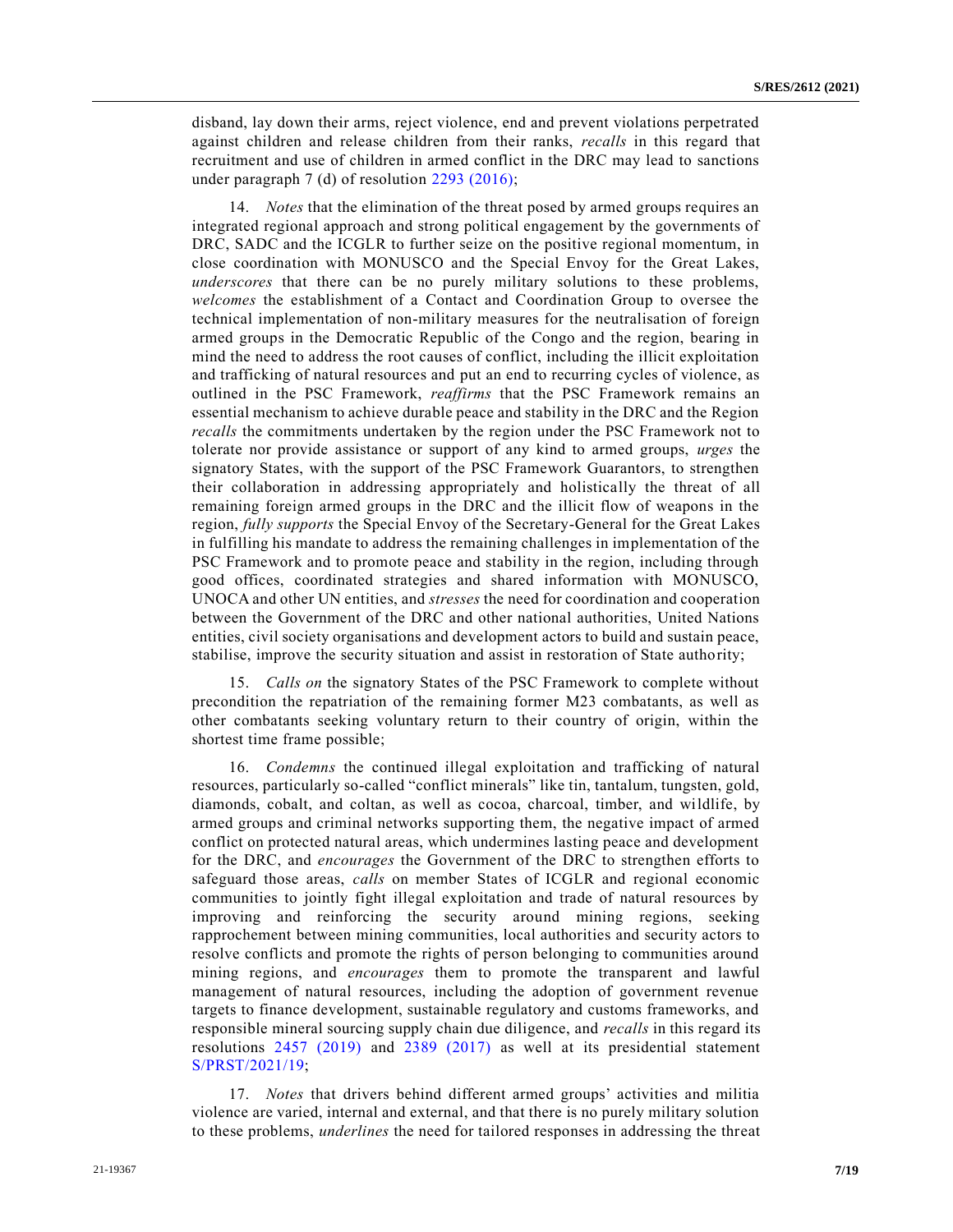posed by armed groups, *calls on* the Government of the DRC to take further action in this respect, combining military and non-military approaches in accordance with international law, including international humanitarian law and international human rights law, and including through tailored Disarmament, Demobilisation and Reintegration (DDR) of ex-combatants into civilian life and local peacebuilding initiatives which are sensitive to the needs and experiences of women and girls, in coordination and with the support of MONUSCO in accordance with its mandate;

18. *Calls for* increased and effective joint operations by the Congolese security forces and MONUSCO including its Force Intervention Brigade (FIB), that include joint planning and tactical cooperation, in accordance with MONUSCO's mandate and in strict compliance with the United Nations Human Rights Due Diligence Policy (HRDDP), to ensure all efforts possible are being made to prevent, deter and stop armed groups and *stresses* the need to carry out all operations, joint or unilateral, in strict compliance with international law, including international humanitarian law and international human rights law, as applicable;

19. *Welcomes* the establishment of the Disarmament, Demobilisation, Community Recovery and Stabilisation Programme (PDDRC-S) and *urges* the Government of the DRC and its partners, including international financial institutions, to urgently provide adequate and timely support for swift and effective implementation of the DDR of eligible former combatants, under coordination of the PDDRC-S, through tailored, community-based and context specific DDR initiatives with sustainable economic alternatives and opportunities in order to effectively attract combatants willing to demobilise and transition into a peaceful civilian life, learning lessons from previous approaches, and ensuring that accountability for serious human rights violations and abuses and international crimes, transitional justice initiatives and the protection of children's rights are an integral part of those processes;

20. *Welcomes* the preliminary commitments and actions taken by President Tshisekedi and his government to advance security sector reform (SSR), promote the consolidation of State authority, reconciliation, tolerance and democracy, *encourages* the Congolese authorities to continue the troop rotations announced by President Tshisekedi, and *calls on* the Government of the DRC to remain fully committed to protecting the civilian population through the swift establishment of professional, accountable and sustainable security forces that respect international humanitarian law and domestic and international human rights law, the deployment of an accountable Congolese civil administration, in particular the police, judiciary, prison and territorial administration, and the consolidation of rule of law and promotion and protection of human rights, *further calls upon* the Government of the DRC to uphold its national commitments to SSR, including by allocating the necessary financial resources, and taking into account women's full, equal, effective and meaningful participation and safety, and *notes with concern* the limited progress in those fields essential for the DRC's stabilisation to date;

21. *Notes with concern* that diversions of arms from national stockpiles continue to constitute a source of supply for armed groups in the DRC, *calls for* continued national efforts to address the threat posed by the illicit transfer, destabilising accumulation and misuse of small arms and light weapons, including inter alia through ensuring the safe and effective management, storage, monitoring and security of their stockpiles of weapons and ammunition, and the fight against arms trafficking and diversion, including through capacity building and combating impunity, with the continued support of MONUSCO, as appropriate and within existing resources, and calls on the Government of the DRC to expand its support to the National Commission for Small Arms and Light Weapons Control and Reduction of Armed Violence (CNC-ALPC);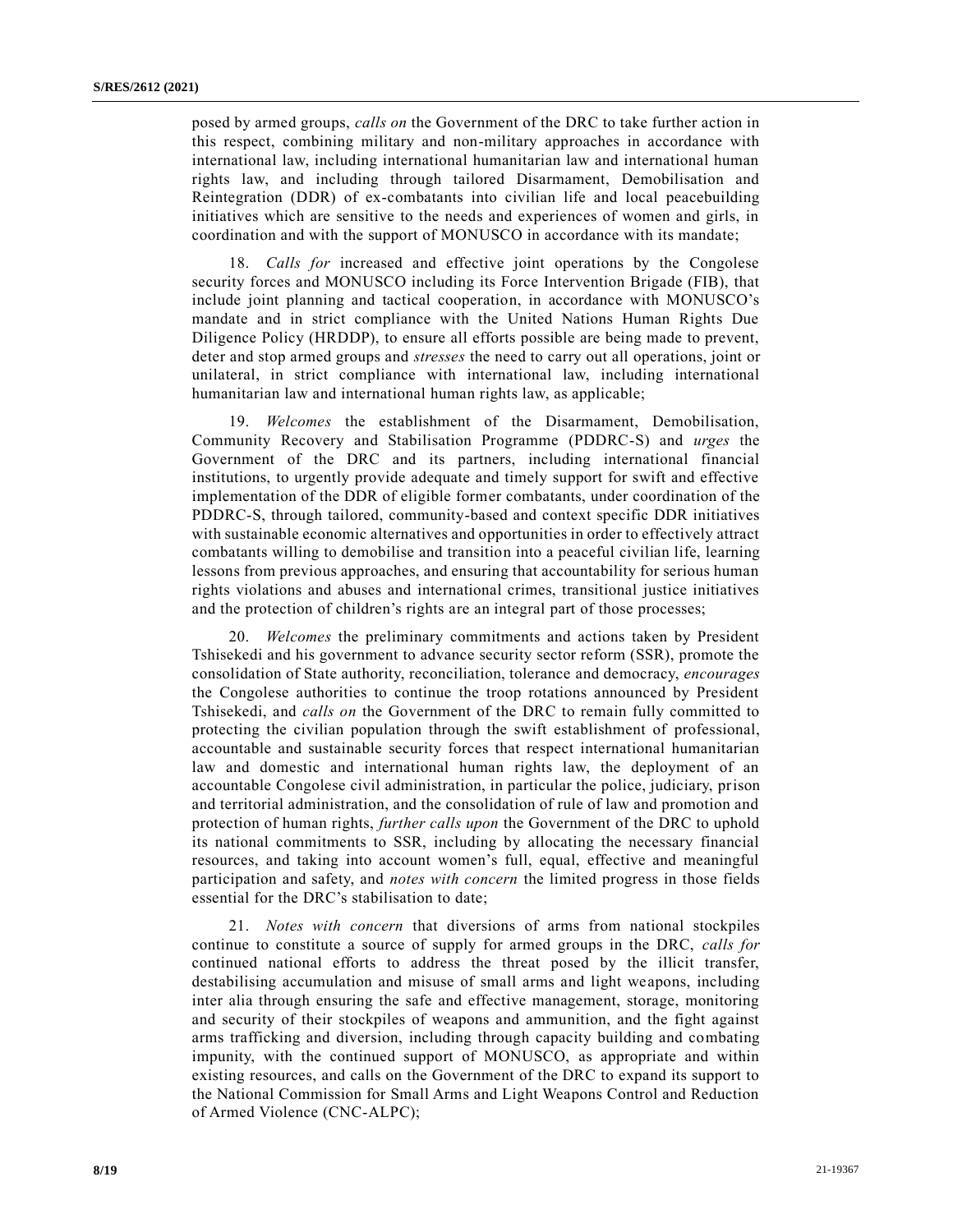#### **MONUSCO's mandate**

22. *Decides* to extend until 20 December 2022 the mandate of MONUSCO in the DRC, including, on an exceptional basis and without creating a precedent or any prejudice to the agreed principles of peacekeeping, its Intervention Brigade;

23. *Decides* that MONUSCO's authorised troop ceiling will comprise 13,500 military personnel, 660 military observers and staff officers, 591 police personnel, and 1,050 personnel of formed police units, and continues to agree to a temporary deployment of up to 360 personnel of formed police units provided they are deployed in replacement of military personnel, as proposed by the Secretary-General in his report [S/2019/905,](https://undocs.org/en/S/2019/905) and *invites* the Secretariat to consider further reduction of MONUSCO's level of military deployment and area of operations based on the positive evolution of the situation on the ground, in particular in the regions where the threat posed by armed groups is no longer significant, in line with the joint strategy on the progressive and phased drawdown of MONUSCO [\(S/2020/1041\)](https://undocs.org/en/S/2020/1041);

24. *Decides* that the strategic priorities of MONUSCO are to contribute to the following objectives:

(a) Protection of civilians, as described in paragraph 29 (i) of this resolution;

(b) Support to the stabilisation and strengthening of State institutions in the DRC and key governance and security reforms, as described in paragraph 29 (ii) of this resolution;

25. *Stresses* that MONUSCO's mandate should be implemented based on a prioritization of tasks established in paragraphs 29 to 39 of this resolution and, in this regard, *reaffirms* that the protection of civilians must be given priority in decisions about the use of available capacity and resources;

26. *Welcomes* the UN Strategy for Peace Consolidation, Conflict Prevention and Conflict Resolution in the Great Lakes region as well as its Action Plan, *encourages* ownership and political will by the signatory states of the PSC Framework for their effective implementation, *calls* on the United Nations Special Envoy for the Great Lakes Region to continue his regional and international engagement to support the full implementation of the PSC Framework and *urges* MONUSCO to work with the Office of the Special Envoy for the Great Lakes to seek political solutions to stop the cross-border flows of armed combatants, arms and natural resources that threaten peace and stability in the DRC, by aligning strategies and conducting informationsharing and coordinating their respective reporting;

27. *Authorises* MONUSCO, in pursuit of its mandated tasks, to take all necessary measures to carry out its mandate and *requests* the Secretary-General to immediately inform the Security Council should MONUSCO fail to do so;

28. *Requests* MONUSCO to ensure that any support provided to operations conducted by national security forces, including in the form of rations and fuel, should be only for joint operations, jointly planned and executed, and subject to appropriate oversight and scrutiny, in strict compliance with the United Nations HRDDP, including by the United Nations Country Team, failing which that support should be suspended;

29. *Decides* that the mandate of MONUSCO shall include the following priority tasks, and that all MONUSCO's tasks should be implemented in a manner consistent with respect for human rights and fundamental freedoms: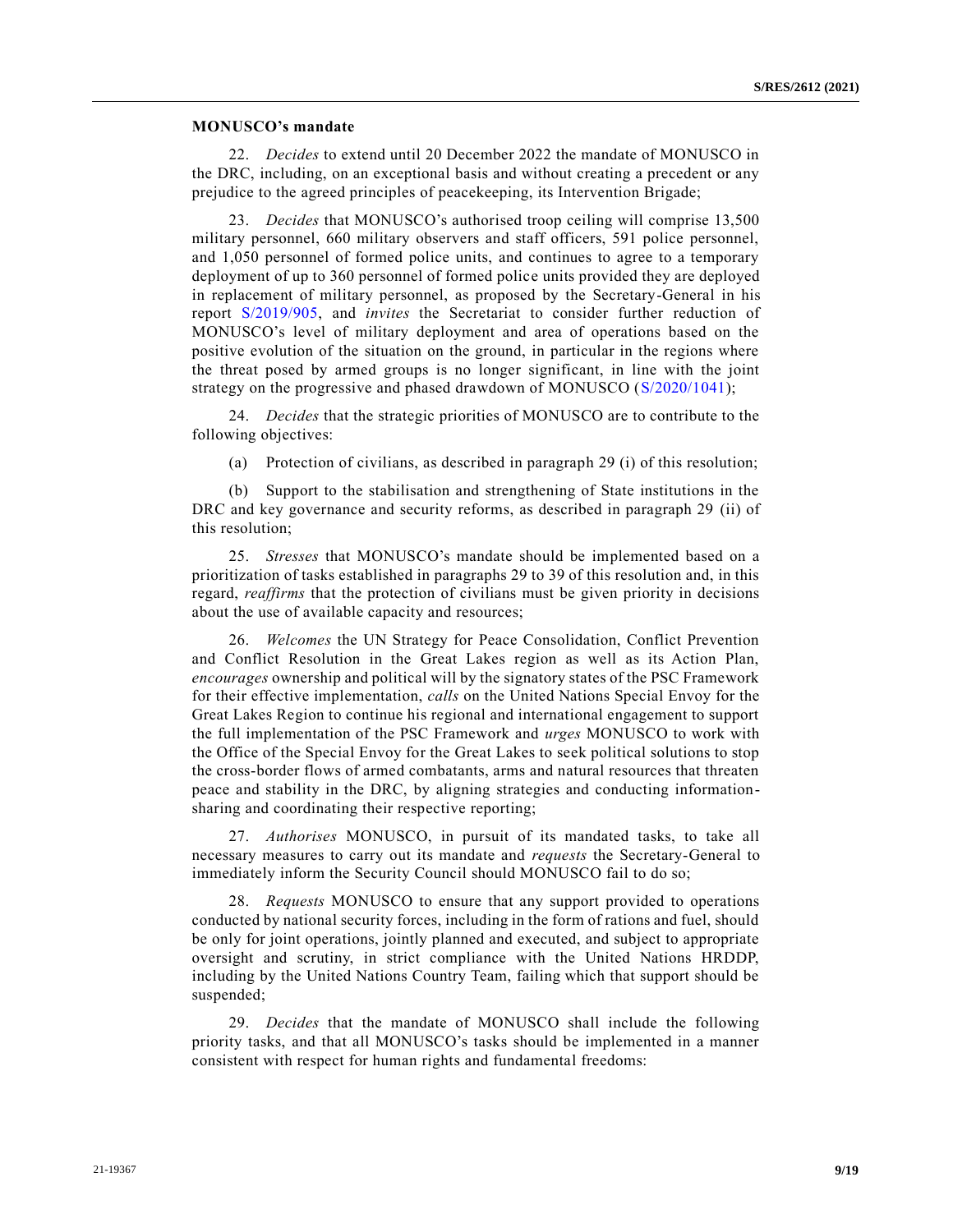#### **(i) Protection of civilians**

(a) Take all necessary measures to ensure effective, timely, dynamic and integrated protection of civilians under threat of physical violence within its provinces of current deployment, with a specific focus on Ituri, North Kivu and South Kivu, including the use of good offices, whilst retaining a capacity to intervene elsewhere in case of major deterioration of the situation, through a comprehensive approach and in consultation with local communities, including by preventing, deterring, and stopping all armed groups and local militias from inflicting violence on the populations, by disarming them, and by supporting and undertaking local mediation efforts and national level advocacy to prevent escalation of violence and to counter hate speech, paying particular attention to civilians gathered in displaced persons and refugee camps, peaceful demonstrators, humanitarian personnel and human rights defenders, in line with the basic principles of peacekeeping, while ensuring the risk to civilians are mitigated before, during and after any military or police operation, including by tracking, preventing, minimising and addressing civilian harm resulting from the mission's operations, including when in support of national security forces;

(b) Maintain a proactive deployment and a mobile, flexible and robust posture, including by conducting active patrolling by foot and by vehicle, in particular in high risk areas;

(c) Work with the Government of the DRC and humanitarian workers to identify threats to civilians and implement joint prevention and response plans and strengthen civil-military cooperation, to ensure the protection of civilians from abuses and violations of human rights and violations of international humanitarian law, including all forms of sexual and gender-based violence and violations and abuses committed against children and persons with disabilities;

(d) Enhance its community engagement with civilians, including by the troops and police, to raise awareness and understanding about its mandate and activities, to strengthen its early warning mechanism, and to increase its efforts to monitor and document violations of international humanitarian law and violations and abuses of human rights, and continue and strengthen local community engagement and empowerment, as well as strengthening protection of civilians through early warning and response, including prevention, as appropriate, to lay out a strategy with the government of the DRC containing concrete measures to build trust and understanding among the population regarding MONUSCO's efforts in the DRC and to prevent disinformation campaigns aimed at undermining the mission's credibility and hindering its performance, and by ensuring mobility of the mission;

(e) in support of the authorities of the DRC, and on the basis of information collection and analysis, carry out targeted offensive operations in the DRC to neutralise armed groups, to ensure effective, timely, dynamic and integrated protection of civilians, and to contribute to the objective of reducing the threat posed by armed groups to state authority and civilian security in the DRC and to make space for stabilisation activities, either unilaterally or jointly with the Congolese security forces, through a reconfigured and effective FIB, as determined by the Force Commander, with a view to enabling it to execute its mandate, that includes combat units from additional TCCs functioning as quick reaction forces having undergone pre-deployment training and verification in accordance with UN standards and with appropriate capabilities and equipment, able to cope with asymmetric warfare, which falls under the authority, command and control of MONUSCO Force Commander and with the support of the whole of MONUSCO, in a robust, highly mobile and versatile manner and in strict compliance with international law, including international humanitarian law, and with the United Nations HRDDP and in accordance with the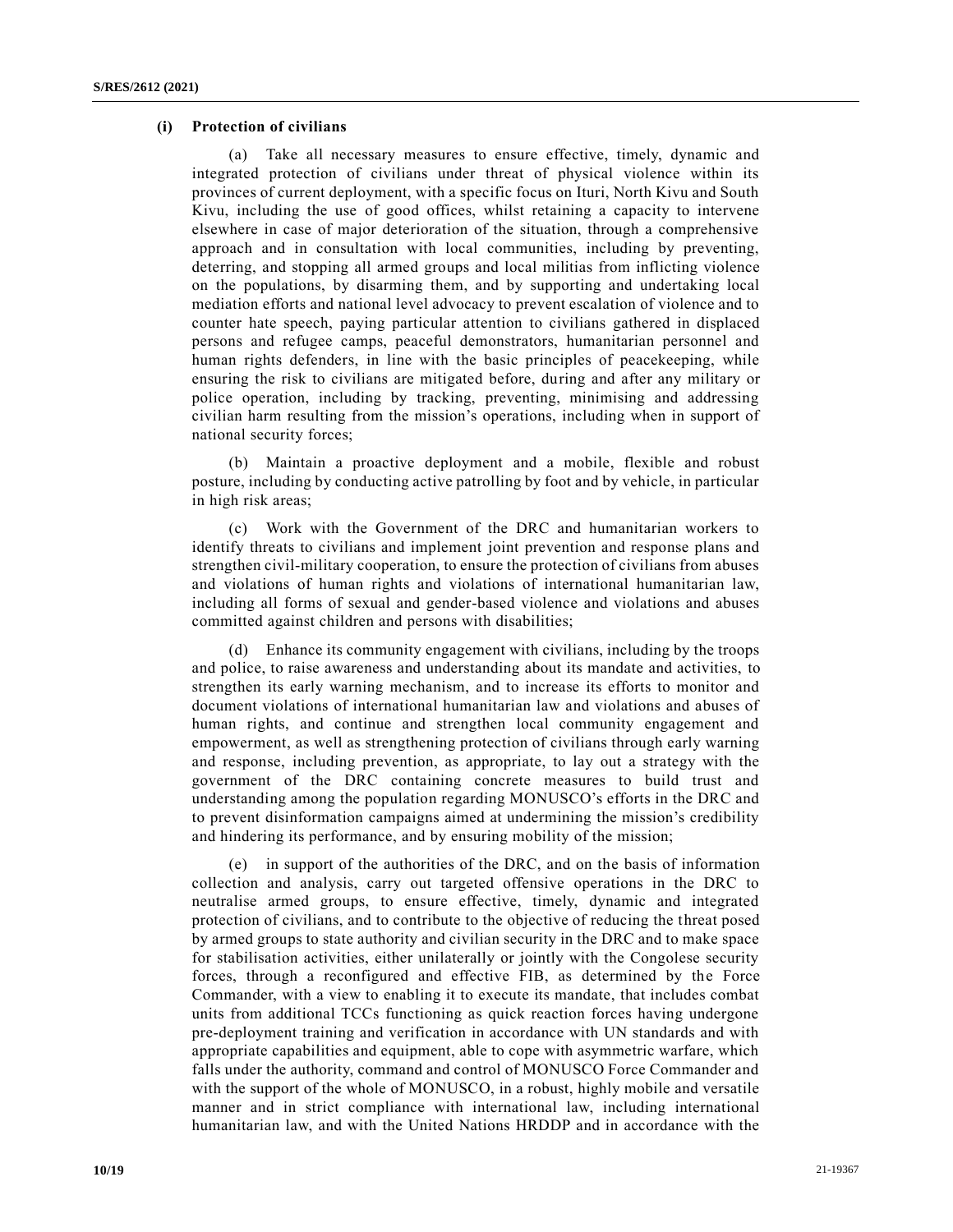standing operating procedures applicable to persons who are captured or who surrender, and *underlines* that the entire MONUSCO force, including the Intervention Brigade, must prioritise the implementation of its protection of civilians mandate, including through a mobile, flexible and robust posture;

(f) Work with the authorities of the DRC, leveraging the capacities and expertise of the UN Police, MONUSCO and UNCT justice and corrections capacities including the UN Prosecution Support Cell, UNJHRO and other MONUSCO Justice components, and the technical assistance team deployed by OHCHR, to strengthen and support the DRC judicial system in order to investigate and prosecute all those allegedly responsible for genocide, war crimes and crimes against humanity and violations of international humanitarian law and violations or abuses of human rights in the country, including through cooperation with States of the region and the ICC, following the decision made by the Prosecutor of the ICC in June 2004 to open, following the request of the Government of the DRC, an investigation into alleged crimes committed in the context of armed conflict in the DRC since 2002;

Provide good offices, advice and support to the Government of the DRC to promote human rights, in particular civil and political rights, and to fight impunity, including through the implementation of the Government's "zero tolerance policy" with respect to discipline and human rights and international humanitarian law violations, committed by elements of the security sector, and to engage and facilitate mediation efforts at local level to advance sustainable peace;

(h) Strengthen the Mission's early warning and response mechanisms, including by systematically recording and analysing its rate of response and ensure that risks of sexual violence in conflict and post-conflict situations are included in the Mission's data collection, threat analysis and early warning system;

# **(ii) Support to stabilisation and the strengthening of State institutions in the DRC, and key governance and security reforms, in order to establish functional, professional, and accountable state institutions, including security and judicial institutions**

#### *Stabilisation*

(a) Provide coordination between the Government of the DRC, international partners and United Nations agencies in a targeted, sequenced and coordinated approach to stabilisation informed by up to date conflict analysis, through the implementation of the International Security and Stabilisation Support Strategy (ISSSS) and adoption of a conflict-sensitive approach across the Mission;

(b) Provide technical advice to the Government of the DRC in the consolidation of an effective national civilian structure that controls key mining activities and manages in an equitable and productive manner the extraction, value addition, transport, and trade of natural resources in eastern DRC, in coordination with the Special Envoy for the Great Lakes Region's technical assistance efforts;

#### *Root causes of conflict*

(c) Provide good offices and technical support, in coordination with regional and international partners, with a view to furthering reconciliation, democratisation and inclusion, addressing the root causes of conflict and promoting intercommunal and gender-responsive reconciliation and countering hate speech, including through political support and engagement with interlocutors across the political spectrum, including the Government, opposition parties, local authorities, women and civil society;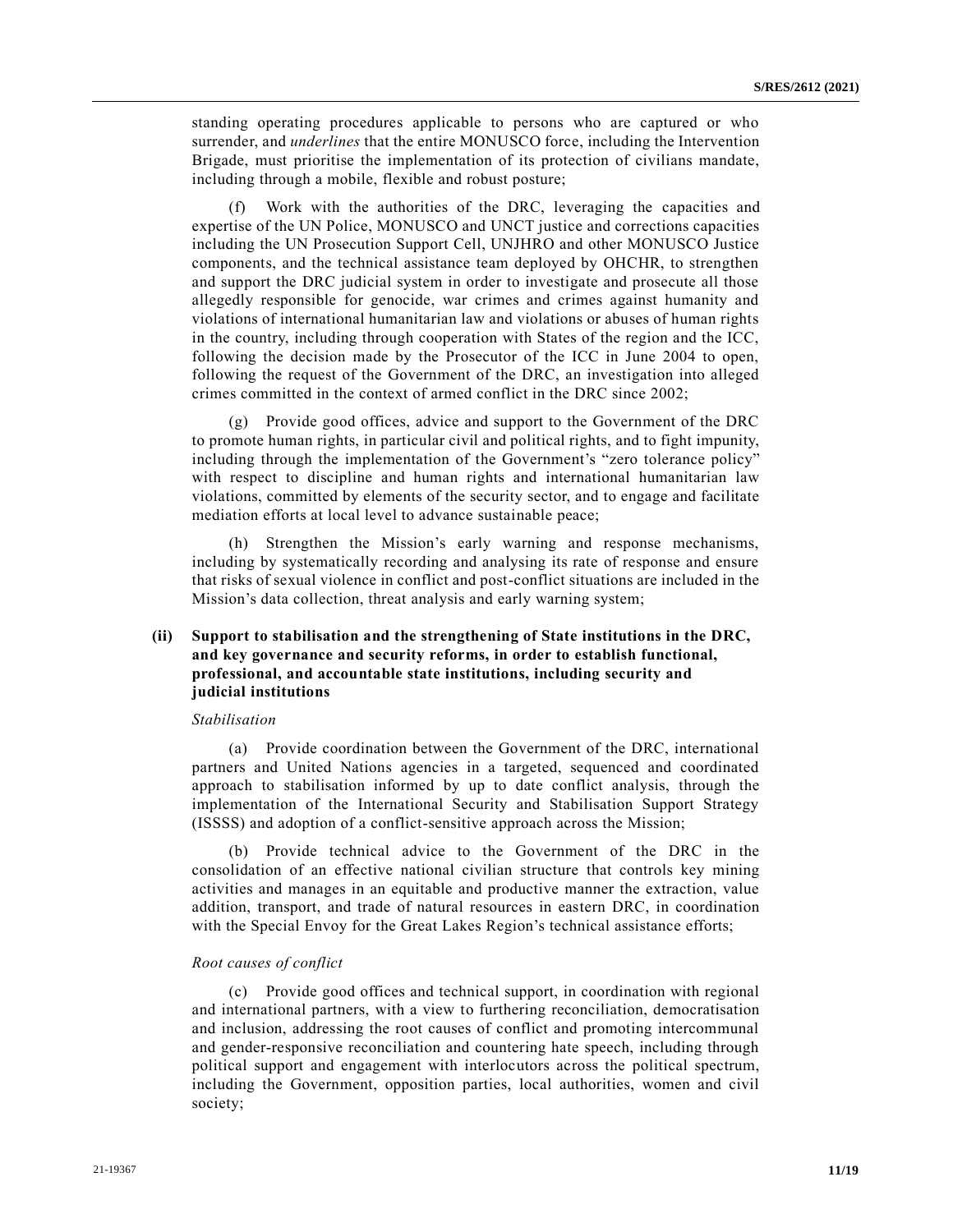(d) Provide good offices, advice and assistance to enable the Government of the DRC to prevent, mitigate, and resolve intercommunal conflicts through, inter alia, mediation and community engagement, by undertaking national and local dialogues on community security, local conflict resolution, promotion of justice and reconciliation initiatives, and to ensure actions against armed groups are supported by civilian and police components as part of consolidated planning which provides a comprehensive response to area-based stabilisation efforts;

(e) Monitor, report immediately to the Security Council, and follow-up on human rights violations and abuses and violations of international humanitarian law to report on restrictions on political space and violence, including in the context of the elections, and support the United Nations system in-country to ensure that any support provided by the United Nations shall be in strict compliance with the United Nations human rights due diligence policy and consistent with international humanitarian law and human rights law and refugee law as applicable;

#### *Security Sector Reform (SSR)*

(f) Provide good offices and strategic and technical advice to the Government of the DRC and play a role in coordinating the support provided by international and bilateral partners and the United Nations system, in consultation with the Government of DRC, particularly in North and South Kivu and Ituri provinces to:

- accelerate national ownership of SSR by the Government of the DRC, including through supporting the development of a common national plan, as well as a clear and comprehensive SSR implementation roadmap including benchmarks and timelines;
- encourage inclusive SSR which delivers security and justice to all through independent, accountable and functioning justice and security institutions which take into account women's full, equal and meaningful participation and safety, *underlines* in that regard that progress in the fight against impunity is critical for the security forces to no longer be perceived as a threat to civilians;
- promote and facilitate military, police, justice and prison sector reforms to enhance the justice and security sector's accountability, fighting against impunity and operational effectiveness and effectiveness; in that regard, provide expertise, advice and training to the Congolese security forces to strengthen their capacity, in particular through human rights training and through continued implementation of the Integrated Operational Strategy for the Fight Against Insecurity, developed by MONUSCO police, in strict compliance with the United Nations HRDDP;
- continue to support, via the United Nations Mine Action Service, the Government of the DRC in enhancing the capacities of the Congolese security forces, including through advice, training and capacity development in weapons and ammunitions management, Counter-IED, Explosive Ordnance Disposal;

#### *Disarmament, demobilisation, reintegration (DDR)*

(g) Provide good offices, advice and assistance to the Government of the DRC, particularly in North and South Kivu and Ituri provinces in close cooperation with the UNCT and international partners, for the implementation of the PDDRC-S in accordance with order No. 21/038 of 5 July 2021 and for the DDR of Congolese and foreign combatants not suspected of genocide, war crimes, crimes against humanity or abuses of human rights, into a peaceful civilian life that can be complemented by a Community Violence Reduction (CVR) approach through community-based security and stabilisation measures and a flexible disarmament and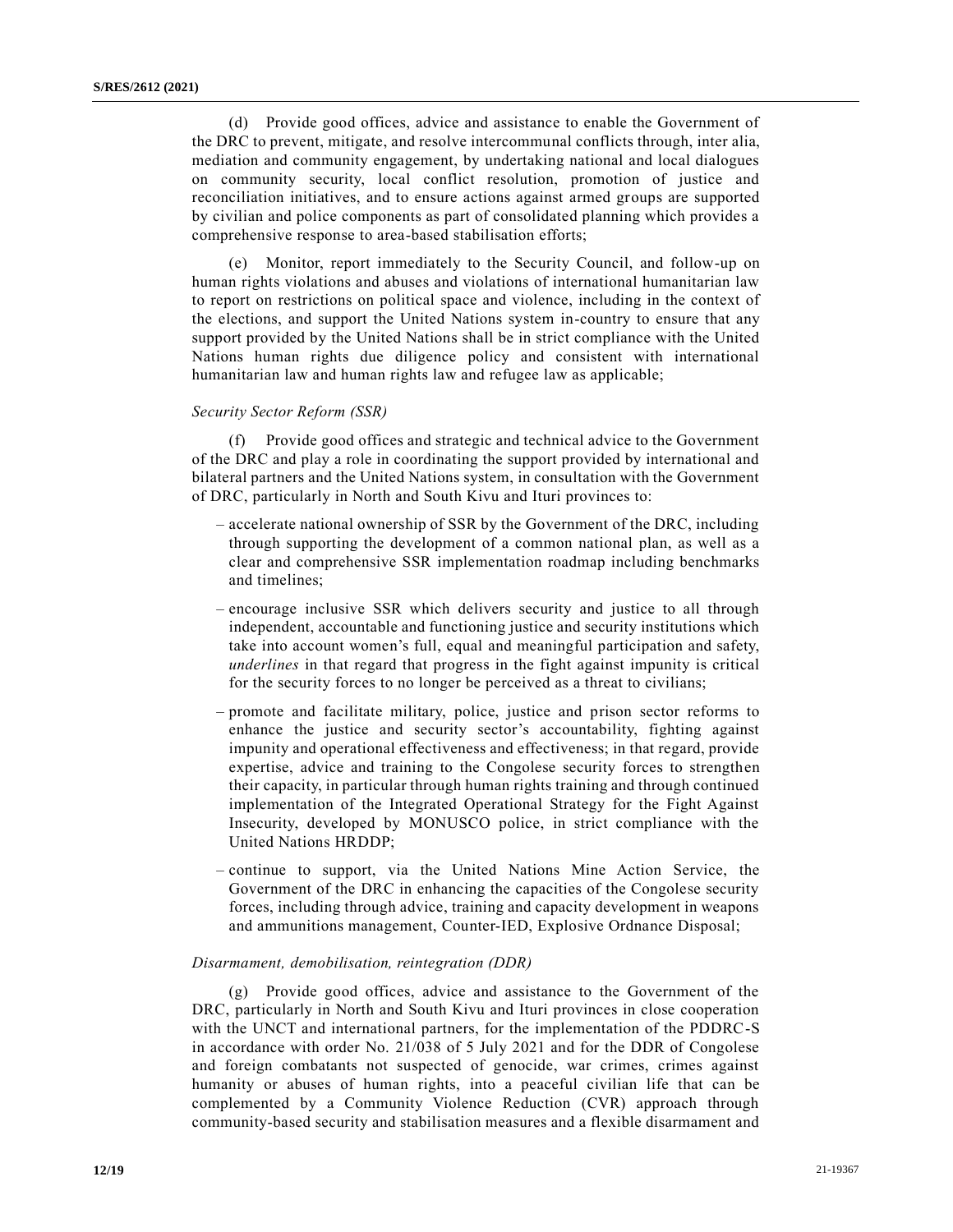demobilisation approach, coordinated under the framework of the ISSSS, while paying specific attention to the needs of women and children formerly associated with armed forces and groups;

(h) Coordinate with civil society, donor partners and government officials, including local and provincial leaders, to support DDR efforts, especially regarding reintegration into civilian life;

(i) Provide support to the disarmament, demobilisation, repatriation, resettlement and reintegration (DDRRR) process to return and reintegrate foreign combatants not suspected of genocide, war crimes, crimes against humanity or abuses of human rights and their dependants to a peaceful civilian life in their country of origin, or a receptive third country while paying specific attention to the needs of women and children formerly associated with armed forces and groups;

(j) Advise and support the DRC authorities in the disposal of weapons and ammunitions of disarmed Congolese and foreign combatants in compliance with resolution [2424 \(2018\)](https://undocs.org/en/S/RES/2424(2018)) as well as applicable international arms control treaties, including the Nairobi Protocol of which the DRC is signatory party and the Kinshasa Convention;

(k) Continue to collaborate with the Government of the DRC to consolidate the gains of the Action Plan to Prevent and End the Recruitment and Use of Children and expedite its implementation, including on the aspects related to Sexual Violence by the FARDC, and continue dialogue with all listed parties to obtain further commitments and work towards the development and implementation of action plans to prevent and end violations and abuses against children;

#### **Protection of the United Nations**

30. *Ensure* the protection of United Nations personnel, facilities, installations and equipment and the security and freedom of movement of United Nations and associated personnel;

#### **Child protection**

31. *Requests* MONUSCO, with support of the UNCT, to take fully into account child protection as a cross-cutting issue throughout its mandate and to assist the Government of the DRC in ensuring that the protection of children's rights is taken into account, inter alia, in DDR processes and in SSR as well as during interventions leading to the separation of children from armed groups in order to end and prevent violations and abuses against children, and *acknowledges* the crucial role of United Nations Child Protection Advisers deployed as a standalone capacity in MONUSCO in that regard, *requests* MONUSCO to continue to ensure the effectiveness of the monitoring and reporting mechanisms on children and armed conflict;

#### **Gender, Sexual Violence**

32. *Requests* MONUSCO to take fully into account gender considerations as a crosscutting issue throughout its mandate and to assist the Government of the DRC and other relevant stakeholders in creating a legal, political and socio-economic environment conducive to ensuring the full, equal, effective and meaningful participation and full involvement and representation of women at all levels, and survivors of sexual and gender-based violence, for the maintenance and promotion of peace and security, protection of civilians, including by engaging women's networks as partners in protection, support to DDR and SSR efforts, and support to stabilisation efforts through, inter alia, the provision of civilian and uniformed gender and women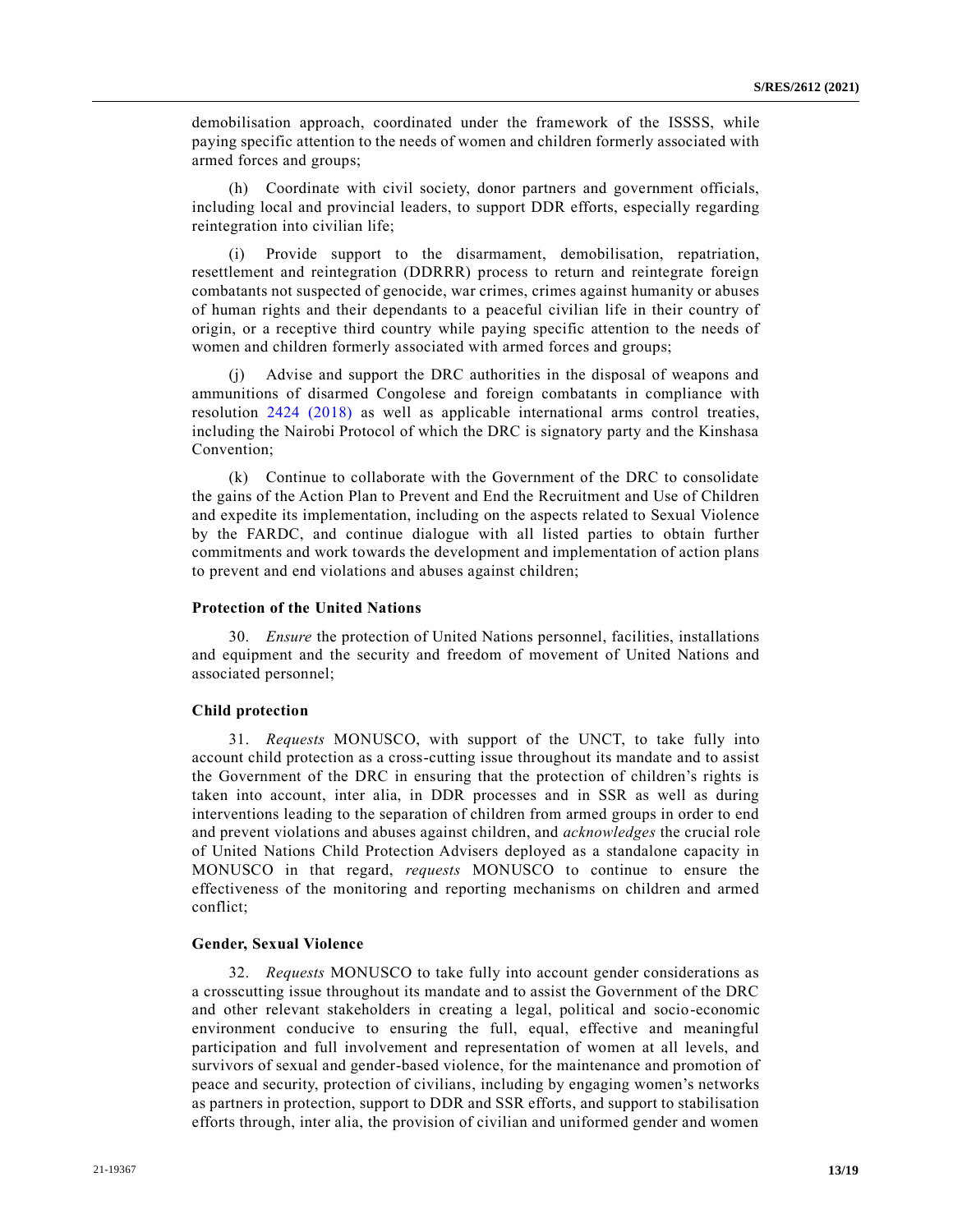protection advisers and focal points at headquarters and field levels, participation of women civil society leaders and organization members with regards to conflict prevention and resolution, public institutions and decision-making, *requests* MONUSCO support the government in advancing women's full, equal and meaningful political participation, in particular achieving the 30% constitutional quota and *further requests* enhanced reporting by MONUSCO to the Council on this issue;

33. *Acknowledges* the important role of United Nations Women Protection Advisers deployed in MONUSCO in supporting the Government of the DRC to implement its commitments on addressing sexual violence in conflict and postconflict situations and *calls on* MONUSCO to ensure they continue to work closely with the Government of the DRC at both strategic and operational levels;

34. *Reiterates* the urgent and imperative need to hold accountable all perpetrators of violations of international humanitarian law, *requests* MONUSCO to accelerate the coordinated implementation of monitoring, analysis and reporting arrangements on sexual violence in conflict and post-conflict situations;

#### **Humanitarian Access**

35. *Recalls* all its relevant resolutions on the protection of humanitarian and medical personnel, including resolutions [2439 \(2018\)](https://undocs.org/en/S/RES/2439(2018)) and [2286 \(2016\),](https://undocs.org/en/S/RES/2286(2016)) and *expresses serious concern* at increased attacks on humanitarian personnel and medical personnel exclusively engaged in medical duties, as well as impediments to humanitarian access in eastern DRC, *demands* that all parties allow and facilitate, in accordance with relevant provisions of international law and consistent with humanitarian principles, the full, safe, immediate and unhindered access of humanitarian personnel, equipment and supplies and the timely delivery of humanitarian assistance to populations in need, in particular to refugees and internally displaced persons, throughout the territory of the DRC, and *recalls* that individuals and entities may be designated by the Security Council Committee established pursuant to resolution [1533 \(2004\)](https://undocs.org/en/S/RES/1533(2004)) for planning, directing, sponsoring or participating in attacks against medical personnel or humanitarian personnel;

36. *Calls on* MONUSCO to strengthen its collaboration with humanitarian actors and streamline coordination mechanisms with humanitarian agencies to ensure information sharing and an effective response, in line with their respective mandates, to protection risks to the population;

37. *Emphasises* the importance of maintaining international support and engagement – financially, technically and in-kind – to respond rapidly to infectious disease outbreaks and *requests* all relevant parts of the United Nations System to effectively coordinate their activities, in accordance with their mandates and responsibilities, in response to Ebola, COVID-19 and other potential outbreaks and *notes* the positive role of MONUSCO in the 2018-2020 eastern DRC Ebola response and *recognises* that Ebola is one of many serious humanitarian and health challenges in the DRC that need sustainable solutions, including sustained strengthened healthcare systems to contain future epidemics;

#### **Sanctions regime**

38. *Requests* MONUSCO to monitor the implementation of the arms embargo as described in paragraph 1 of resolution [2293 \(2016\)](https://undocs.org/en/S/RES/2293(2016)) in cooperation with the Group of Experts established by resolution [1533 \(2004\),](https://undocs.org/en/S/RES/1533(2004)) and in particular observe and report on flows of military personnel, arms or related materiel across the eastern border of the DRC, including by using, as specified in the letter of the Council dated 22 January 2013 [\(S/2013/44\)](https://undocs.org/en/S/2013/44), surveillance capabilities provided by unmanned aerial systems,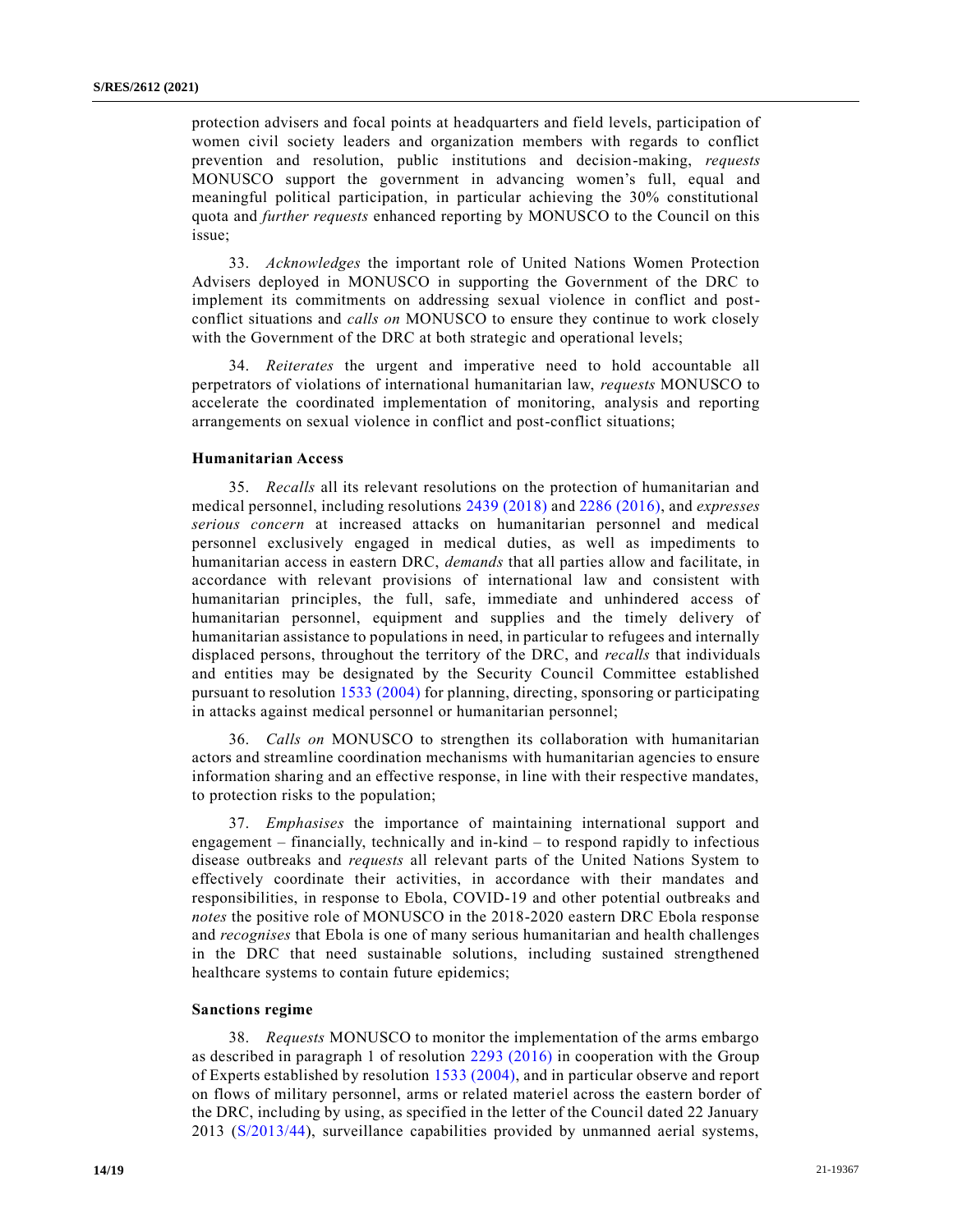seize, collect, record and dispose of arms or related materiel brought into the DRC in violation of the measures imposed by paragraph 1 of resolution [2293 \(2016\),](https://undocs.org/en/S/RES/2293(2016)) and exchange relevant information with the Group of Experts;

39. *Expresses* its full support to the United Nations Group of Experts established by resolution [1533 \(2004\),](https://undocs.org/en/S/RES/1533(2004)) *calls for* enhanced cooperation between all States, particularly those in the region, MONUSCO and the Group of Experts, *requests* timely information exchange between MONUSCO and the Group of Experts, *encourages* all parties and all States to ensure cooperation with the Group of Experts by individuals and entities within their jurisdiction or under their control and *reiterates* its demand that all parties and all States ensure the safety of its members and its support staff, and unhindered and immediate access, in particular to persons, documents and sites the Group of Experts deems relevant to the execution of its mandate;

#### **Mission effectiveness**

40. *Recognizes* that the effective implementation of peacekeeping mandates is the responsibility of all stakeholders and is contingent upon several critical factors, including well-defined, realistic, and achievable mandates, political will, leadership, performance and accountability at all levels, adequate resources, policy, planning, and operational guidelines, and training and equipment;

41. *Stresses* the importance to provide MONUSCO with the necessary capacities to fulfil its mandate in a complex security environment that includes asymmetric threats to its personnel, *requests* the Secretary-General, Member States, and the Government of DRC to take all appropriate measures to ensure the best level possible of safety and security of MONUSCO's personnel, in line with resolution [2518 \(2020\),](https://undocs.org/en/S/RES/2518(2020)) and principles to guide the COVID-19 vaccination of uniformed personnel in-theatre and prior to deployment in line with UN guidelines and best practices to improve safety of peacekeepers, recalling as well the Action Plan on improving safety and security related to the report on "Improving Security of United Nations Peacekeepers, *notes with concern* the grave risks violations of the Status of Forces Agreement can present to the safety and security of United Nations personnel serving in peacekeeping operations, and *requests* the Secretary-General to implement the provisions of resolution [2589 \(2021\)](https://undocs.org/en/S/RES/2589(2021)) for establishing accountability for crimes against peacekeepers;

42. *Requests* the Secretary-General to implement the following activities in the planning and conduct of MONUSCO's operations within the limits of the mandate and area of operation and in line with existing United Nations guidelines and regulations:

- strengthening the implementation of a mission-wide early warning and response strategy, as part of a coordinated approach to information gathering, incident tracking and analysis, monitoring, verification, early warning and dissemination, and response mechanisms, including response mechanisms to threats and attacks against civilians that may involve violations and abuses of human rights or violations of international humanitarian law, as well as to prepare for further potential attacks on United Nations personnel and facilities, and ensure gender-sensitive conflict analysis is mainstreamed across all early warning and conflict prevention efforts;
- encouraging the use of confidence-building, facilitation, mediation, community engagement, and strategic communications to support the mission's protection, information gathering, and situational awareness activities;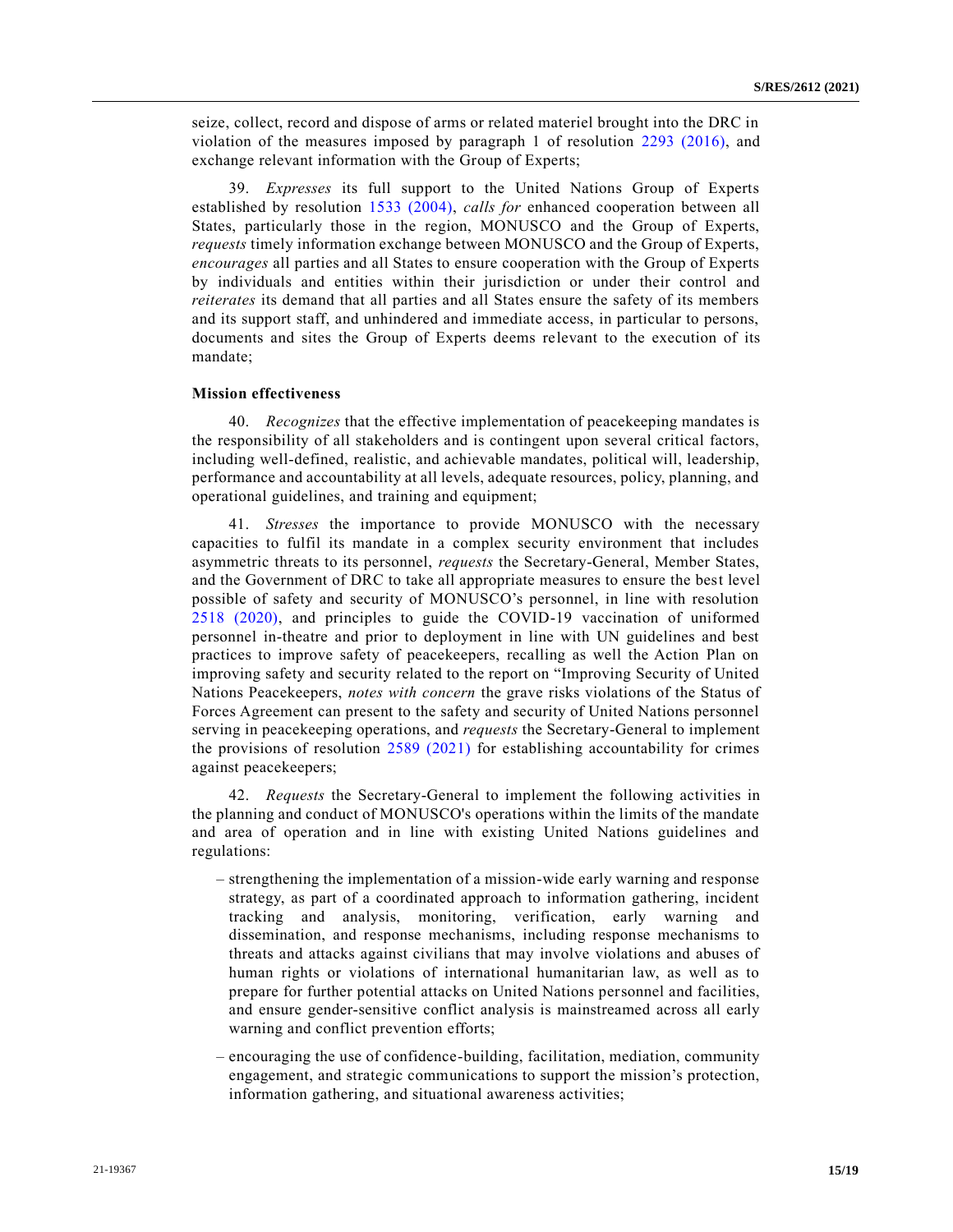- prioritising enhanced mission mobility and active patrolling to better execute its mandate in areas of emerging protection risks and emerging threats, including in remote locations, and prioritise deployment of forces with appropriate air and land assets, to support the mission's protection, information gathering, and situational awareness activities;
- improving MONUSCO's intelligence and analysis capacities, including surveillance and monitoring capacities, within the limits of its mandate;
- providing training, knowledge and equipment to counter explosive devices, including enhanced support to troop- and police-contributing countries to deploy the environment specific mine-protected vehicles needed under the current Force requirements;
- implementing more effective casualty and medical evacuation procedures, including the Standard Operating Procedure on Decentralized Casualty Evacuation, as well as deploying enhanced medical evacuation capacities;
- taking active and effective measures to improve the planning and functioning of MONUSCO's safety and security facilities and arrangements;
- securing long-term rotation schemes for critical capabilities as well as exploring innovative options to promote partnerships between equipment, troop- and police-contributing countries;
- ensuring that any support provided to non-United Nations security forces is provided in strict compliance with the HRDDP, including the monitoring and reporting on how support is used and on the implementation of mitigating measures;
- prioritising mandated protection activities in decisions about the use of available capacity and resources within the mission, according to resolution [1894 \(2009\);](https://undocs.org/en/S/RES/1894(2009))
- strengthening its sexual and gender-based violence prevention and response activities in line with resolution [2467 \(2019\),](https://undocs.org/en/S/RES/2467(2019)) including by assisting the parties with activities consistent with resolution  $2467 (2019)$ , and by ensuring that risks of sexual and gender-based violence are included in the Mission's data collection and threat analysis and early warning systems by engaging in an ethical manner with survivors and victims of sexual and gender-based violence, and women's organizations;
- implementing resolution [1325 \(2000\)](https://undocs.org/en/S/RES/1325(2000)) and all resolutions addressing women, peace, and security, including by seeking to increase the number of women in MONUSCO in line with resolution [2538 \(2020\),](https://undocs.org/en/S/RES/2538(2020)) as well as to ensure the full, equal, and meaningful participation of women in all aspects of operations, including by ensuring safe, enabling and gender-sensitive working environments for women in peacekeeping operations, taking fully into account gender considerations as a crosscutting issue throughout its mandate, and reaffirming the importance of uniformed and civilian gender advisors, gender focal points in all mission components, gender expertise and capacity strengthening in executing the mission mandate in a gender-responsive manner;
- taking fully into account child protection as a cross-cutting issue;
- implementing youth, peace and security under resolution [2250 \(2015\),](https://undocs.org/en/S/RES/2250(2015)) [2419](https://undocs.org/en/S/RES/2419(2018))  [\(2018\)](https://undocs.org/en/S/RES/2419(2018)) and [2535 \(2020\);](https://undocs.org/en/S/RES/2535(2020))
- implementing peacekeeping performance requirements under resolutions [2378](https://undocs.org/en/S/RES/2378(2017))  [\(2017\)](https://undocs.org/en/S/RES/2378(2017)) and [2436 \(2018\);](https://undocs.org/en/S/RES/2436(2018))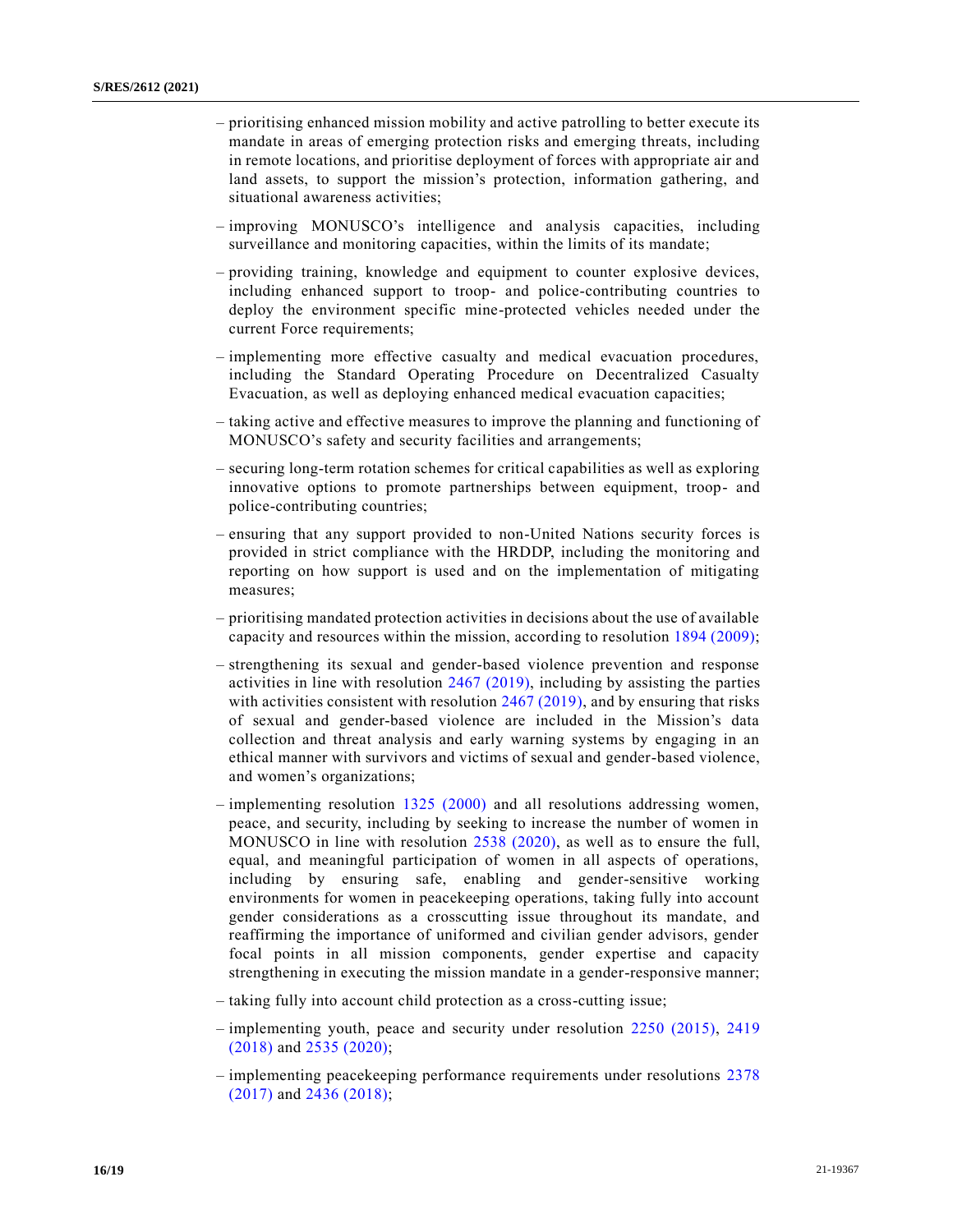– implementing the United Nations zero-tolerance policy on serious misconduct, sexual exploitation and abuse, and sexual harassment, and all actions under resolution [2272 \(2016\),](https://undocs.org/en/S/RES/2272(2016)) and to report to the Security Council if such cases of misconduct occur;

43. *Reiterates* the need to further improve the effectiveness of the Force Intervention Brigade to ensure effective, timely, dynamic and integrated protection of civilians and the neutralisation of armed groups by, inter alia, completing implementation of past assessments to reinvigorate the Intervention Brigade's operational effectiveness, attaching additional staff officers, as deemed appropriate by MONUSCO Force Headquarters, and undertaking the action set out in paragraph 29 (i) (e) of this resolution;

44. *Requests* the Secretary-General to take all possible steps, including through the full use of existing authorities and at his discretion, to maximise MONUSCO's operational capacity and ability to discharge its mandate, with a specific focus on priority areas, including through enhancing MONUSCO's personnel, mobility assets and capabilities for gathering timely, reliable and actionable information on threats to civilians, especially the linkages between armed groups and local communities, while continuing to strengthen the performance of the Mission;

45. *Requests* MONUSCO to consider the environmental impacts of its operations when fulfilling its mandated tasks and, in this context, to manage them as appropriate and in accordance with applicable and relevant General Assembly resolutions and United Nations rules and regulations;

46. *Requests* troop- and police-contributing countries to implement relevant provisions of resolution [2538 \(2020\)](https://undocs.org/en/S/RES/2538(2020)) and all other relevant resolutions on reducing barriers to and increasing women's participation at all levels and in all positions in peacekeeping, including by ensuring safe, enabling and gender-sensitive working environments for women in peacekeeping operations;

47. *Urges* troop- and police-contributing countries to continue taking appropriate action to prevent sexual exploitation and abuse, including vetting of all personnel, predeployment and in-mission awareness training, to ensure full accountability in cases of such conduct involving their personnel, including through timely investigations of all allegations of sexual exploitation and abuse by troop- and police-contributing countries to hold perpetrators accountable, to repatriate units when there is credible evidence of widespread or systemic sexual exploitation and abuse by those units, and to report to the United Nations fully and promptly on actions undertaken;

### **Exit strategy**

48. *Welcomes* the Transition plan on the basis of the Joint Strategy on the Progressive and Phased Drawdown of MONUSCO endorsed by resolution [2556](https://undocs.org/en/S/RES/2556(2020))  [\(2020\),](https://undocs.org/en/S/RES/2556(2020)) *requests* MONUSCO to withdraw from Tanganyika by mid-2022 and to consolidate its footprint in Ituri, North Kivu and South Kivu, the three provinces where active conflict persists, while pursuing its work on good offices and institutional strengthening at the national level as recommended by the Joint Strategy, including the continuation of an early warning and rapid response system, *encourages* the Joint Working Group between the United Nations and the Government of the DRC to engage in regular discussions on the implementation of the transition plan and progress towards achieving the benchmarks and indicators in liaison with civil society and *further encourages* the United Nations, in collaboration with national and international stakeholders to operationalise the humanitarian-development-peace triple nexus approach in Tanganyika and the Kasai region;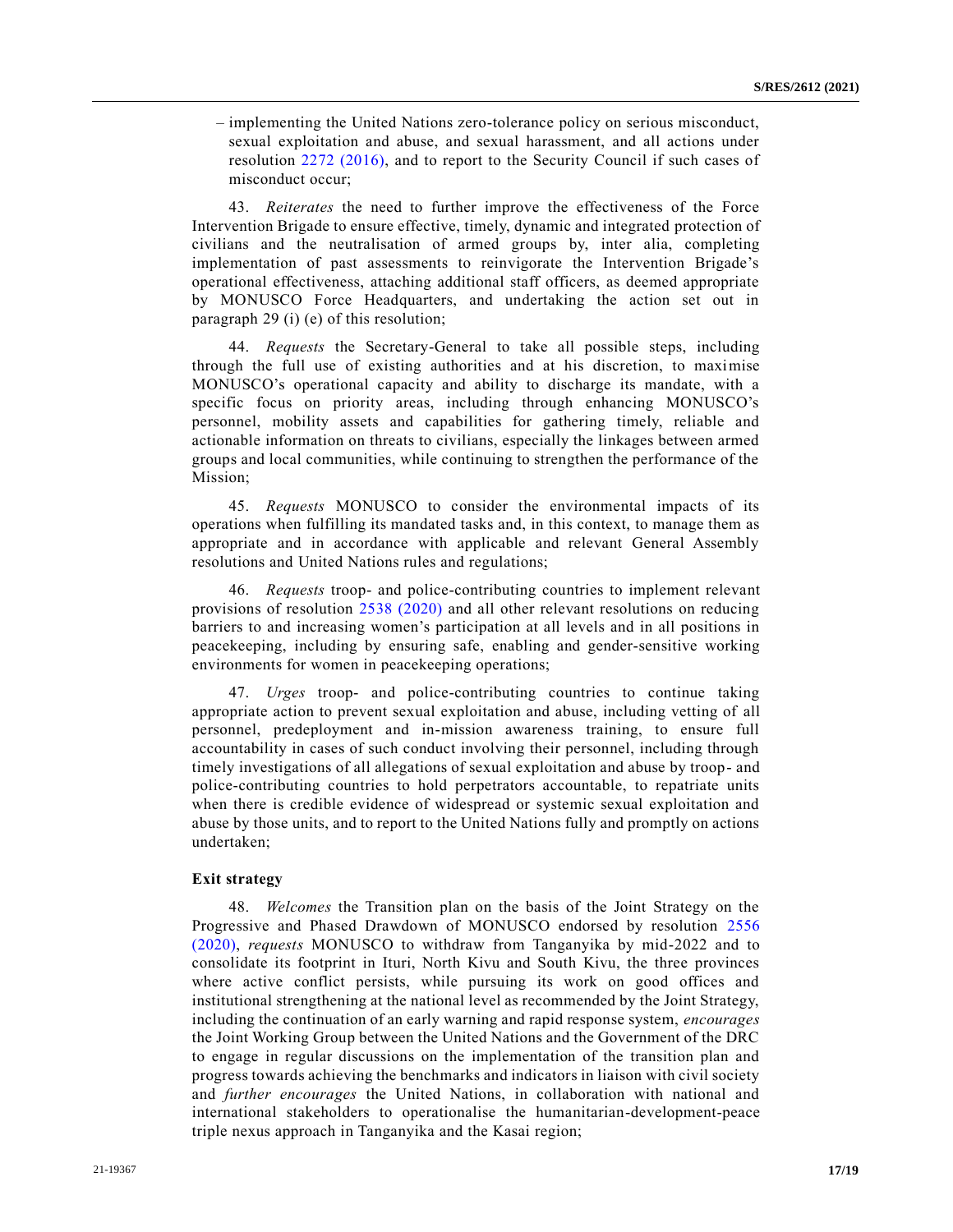49. *Stresses* the importance of a strategic and coherent approach by the United Nations, the Government of the DRC, international financial institutions and other multilateral and bilateral partners to the mobilisation and use of resources to ensure that the conditions are in place for MONUSCO's responsible and sustainable withdrawal and to sustain peacebuilding gains and *encourages* the international community and donors to support the scaling up of the activities and programming of the UNCT and other United Nations entities operating in the DRC;

50. *Calls upon* MONUSCO, the UNCT and other United Nations entities operating in the DRC to strengthen integration and cooperation to undertake the priority collaborative actions identified in the Transition plan and to enable scaled up programming by the UNCT in preparation for MONUSCO's withdrawal, including by developing a coherent resource mobilisation strategy;

51. *Calls upon* MONUSCO to work closely with the UNCT to identify ways to address gaps in capabilities to prepare for the exit of MONUSCO, *underscores* the need to progressively transfer MONUSCO's tasks to the Government of the DRC, the UNCT and other relevant stakeholders, where appropriate and consistent with mandates and resources, in order to enable the responsible and sustainable exit of MONUSCO and *encourages* the Secretary-General where appropriate to discontinue tasks related to support to stabilisation and the strengthening of State institutions in the DRC, and key governance and security reforms, which can be responsibly and sustainably assumed by other stakeholders and to streamline MONUSCO accordingly;

52. *Recognises* the role played by Radio Okapi in providing information to Congolese population, including local communities while raising awareness and understanding about MONUSCO's mandate and activities and *requests* MONUSCO and relevant partners to explore the available options to sustain Radio Okapi programming in the context of MONUSCO's transition;

53. *Stresses* that MONUSCO's activities should be conducted in such a manner as to facilitate progress towards sustainable and inclusive peace and development and address the root causes of conflict, to reduce the threat posed by domestic and foreign armed groups to a level that can be managed by the DRC's security forces and enables MONUSCO's gradual, responsible and sustainable exit, based upon progress towards satisfying the benchmarks and indicators set out in the Transition plan and taking into consideration the situation on the ground, with a particular focus on reduction of the threat to civilians;

54. *Recognising* the progress made by the Government of the DRC and its efforts to fulfil its commitments, *encourages* the government to swiftly address the following key issues in order to make the support and technical assistance of MONUSCO and other partners more efficient, in particular with regard to priorities identified by the government of the DRC and MONUSCO in the Transition Plan:

(a) Initiate disciplinary and judicial procedures, in accordance with the DRC legislation, against DRC officials who have been found to have engaged in corruption, ordered or participated in violence against civilians or engaged in commercial relations with armed groups;

(b) Initiate appropriate disciplinary and judicial procedures against individuals responsible for human rights violations and abuses, including crimes against children and sexual and gender-based violence, and work towards eliminating human rights violations committed by Congolese security forces;

(c) Devise a security sector reform plan with MONUSCO and other international and regional partners on ways to strengthen the capacity of national